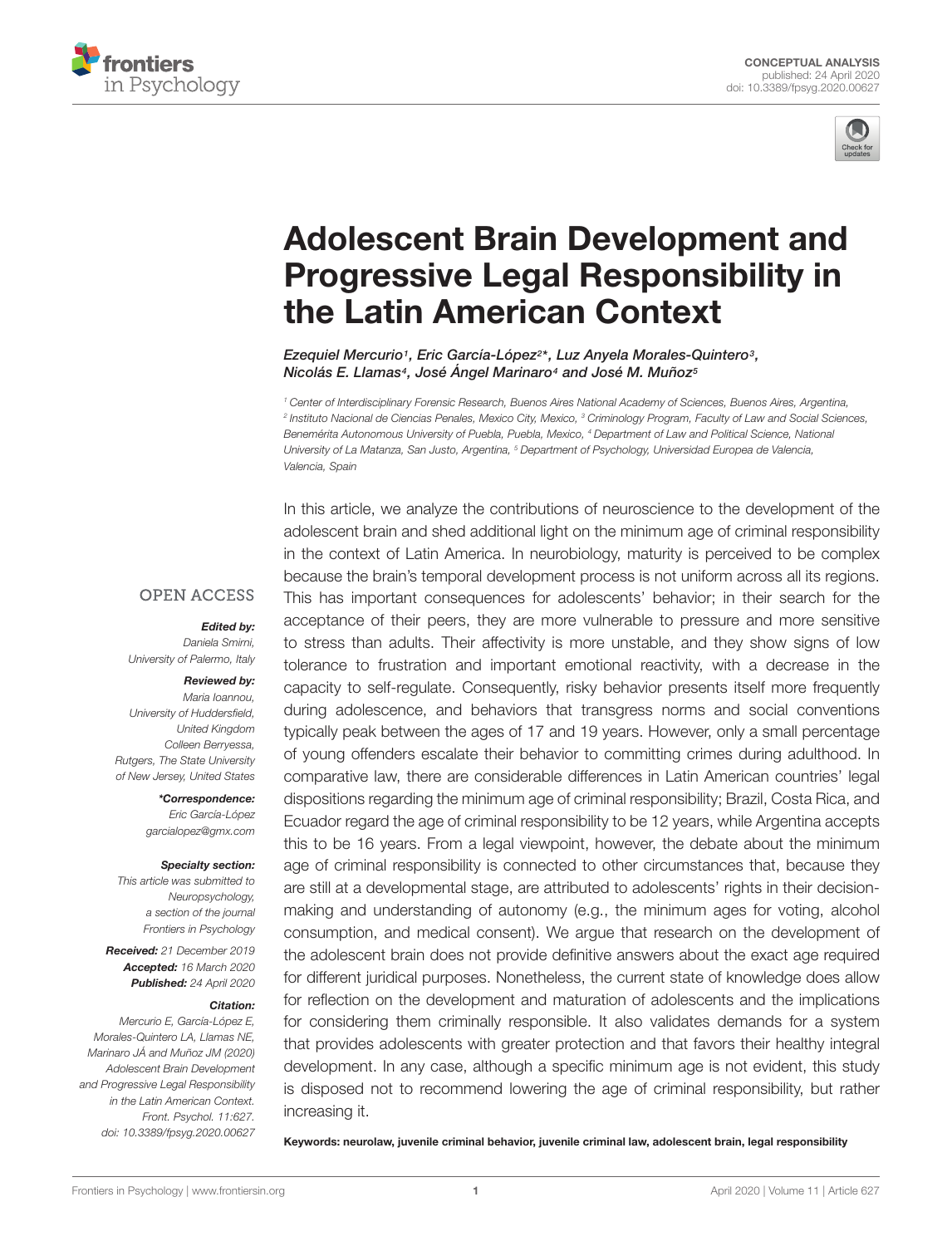# **INTRODUCTION**

Studies of human development often define adolescence as a complex transitional phase between childhood and adulthood. However, from a neuroscientific point of view, it is not easy to define or delimit this age group; if we take into account the fact that cognitive abilities and different brain regions do not develop uniformly or simultaneously, this is even more the case. Moreover, the complex processes of brain and cognitive development are intimately influenced by culture and environment.

This complexity has also influenced the law, as is evidenced by the variety of legislation, which considers differences in the minimum age of responsibility according to various types of activities or decisions and which could also have civil and penal consequences in adulthood.

The difficulty in defining adolescence has recently been identified by the [United Nations Committe on the Rights of](#page-11-0) [the Child \[CRC\]](#page-11-0) [\(2016\)](#page-11-0), in General Comment No. 20. This observation centers on the temporal concept of childhood, "from 10 years until the 18th birthday" [\(United Nations Committe on](#page-11-0) [the Rights of the Child \[CRC\],](#page-11-0) [2016,](#page-11-0) para. 5). In the same manner, it gives perspective to the complexity of this definition, which, among other reasons, lies in the difficulty of identifying an exact age from a biological point of view. In particular, the observation notes that "different brain functions mature at different times" [\(United Nations Committe on the Rights of the Child \[CRC\],](#page-11-0) [2016,](#page-11-0) para. 5).

Following this line of thought, we can observe a great interest in the development of the adolescent brain, which forms the focus of a variety of studies that specialize in adolescence and human rights. Such is the case with UNICEF's recent reports on adolescence in Argentina [\(UNICEF,](#page-11-1) [2017\)](#page-11-1) and on lowering the age of criminal responsibility in Uruguay [\(UNICEF,](#page-11-2) [2014\)](#page-11-2). At the same time, research efforts have been strengthened by projects such as the Adolescent Brain Cognitive Development Study<sup>[1](#page-1-0)</sup> [\(Feldstein Ewing et al.,](#page-10-0) [2018\)](#page-10-0), which follows 10,000 children between the ages of 9 and 10 years over the course of a decade, utilizing neuroimaging studies, neuropsychological evaluations, and various non-specific health investigations.

This area of knowledge, together with the development of modern neuroimaging techniques, has begun to influence different legal systems, particularly those of the Anglosphere tradition, where neuroscientific arguments have been presented in different penal cases during the last decade [\(Farahany,](#page-10-1) [2015;](#page-10-1) [Altimus,](#page-9-0) [2017\)](#page-9-0). Specifically, knowledge of how the brain grows, matures, and develops during adolescence, and its relationship with behavior, has started to influence the law [\(Mercurio,](#page-11-3) [2012;](#page-11-3) [Steinberg,](#page-11-4) [2013;](#page-11-4) [Cohen and Casey,](#page-10-2) [2014;](#page-10-2) [Jones et al.,](#page-10-3) [2014\)](#page-10-3). For example, the Supreme Court of the United States has used arguments based on neuroscience to inform decisions about penal cases in which adolescents have been involved; this can be seen in the cases [Roper v. Simmons](#page-11-5) [\(2005\)](#page-11-5), [Graham v. Florida](#page-10-4) [\(2010\)](#page-10-4), and [Miller v. Alabama](#page-11-6) [\(2012\)](#page-11-6).

In this article, we analyze the contributions of neuroscience to knowledge of the development of the adolescent brain and shed additional light on the minimum age of criminal responsibility in the Latin American context.

# THE BRAIN AND ADOLESCENCE

It is evident that young people and adolescents are different from adults. Research articles in the field of neuroscience have shown that it is possible to ascertain, in terms of neurobiology, the reasons for these differences. The growth and development of the brain obey the interaction between genetics and the environment (nature and nurture), modeled by the characteristics of the different evolutionary stages of human development. While in the prenatal stage genes play a key role in the formation of the different brain circuits, during the stages following birth it is experiences and interaction with the environment that influences these circuits [\(Pascual Urzúa,](#page-11-7) [2014\)](#page-11-7).

The complex demands of the environment during development require the modification of the brain's connections. On this subject, [Churchland](#page-10-5) [\(2012\)](#page-10-5) indicates that human beings are born with immature brains and that this is actually an evolutionary advantage as it makes it possible to obtain a greater benefit from interactions with the environment, while also allowing for adaptation to the complex physical and social world. Synaptic connections (formed through synaptogenesis) are modified during different evolutionary stages, and depending on the region of the brain, they reach their maximum expansion between 2 and 7 years of age. This is followed by a process of the elimination of connections (synaptic pruning), which is widely accepted to last until the end of adolescence in the prefrontal region. There is concrete evidence to show that synaptic pruning in the prefrontal cortex also occurs between 20 and 30 years of age [\(Petanjek et al.,](#page-11-8) [2011\)](#page-11-8). Thus, it can be said that the process of expansion occurs during childhood, whereas the process of contraction and the elimination of connections occurs during adolescence and beyond and is followed by stabilization during adulthood [\(Giedd et al.,](#page-10-6) [1999;](#page-10-6) [Gogtay et al.,](#page-10-7) [2004;](#page-10-7) [Pascual Urzúa,](#page-11-7) [2014\)](#page-11-7). The actual hypothesis about this process is that the large neuronal expansion of the connections during childhood allows children to have a broad connection with their physical, cultural, and social environment. After this time, the most requested and strengthened connections will prevail, whereas those that are less needed will be eliminated [\(Pascual Urzúa,](#page-11-7) [2014\)](#page-11-7).

In neurobiology, maturity is perceived to be complex because the brain's temporal development process is not uniform across all its regions. Regions related to sensory and motor activities show a pattern unlike those related to cognitive and complex affective functions, such as the executive functions (these functions are called "the most human functions of men" by Luria) or those related to the socioemotional process (e.g., empathy). In this sense, recent studies have specifically shown that the frontal lobe finishes maturing at ˜30 years of age, later than the other regions [\(Østby et al.,](#page-11-9) [2009;](#page-11-9) [Tamnes et al.,](#page-11-10) [2010;](#page-11-10) [Petanjek et al.,](#page-11-8) [2011\)](#page-11-8). This has important consequences for adolescents' behavior.

On this point, [Dahl](#page-10-8) [\(2004\)](#page-10-8) notes the existence of a paradox in adolescents' health; while we see increased physical growth, the strengthening of the immune system, and overall better cognitive

<span id="page-1-0"></span><sup>1</sup>For further information, refer to [http://abcdstudy.org.](http://abcdstudy.org)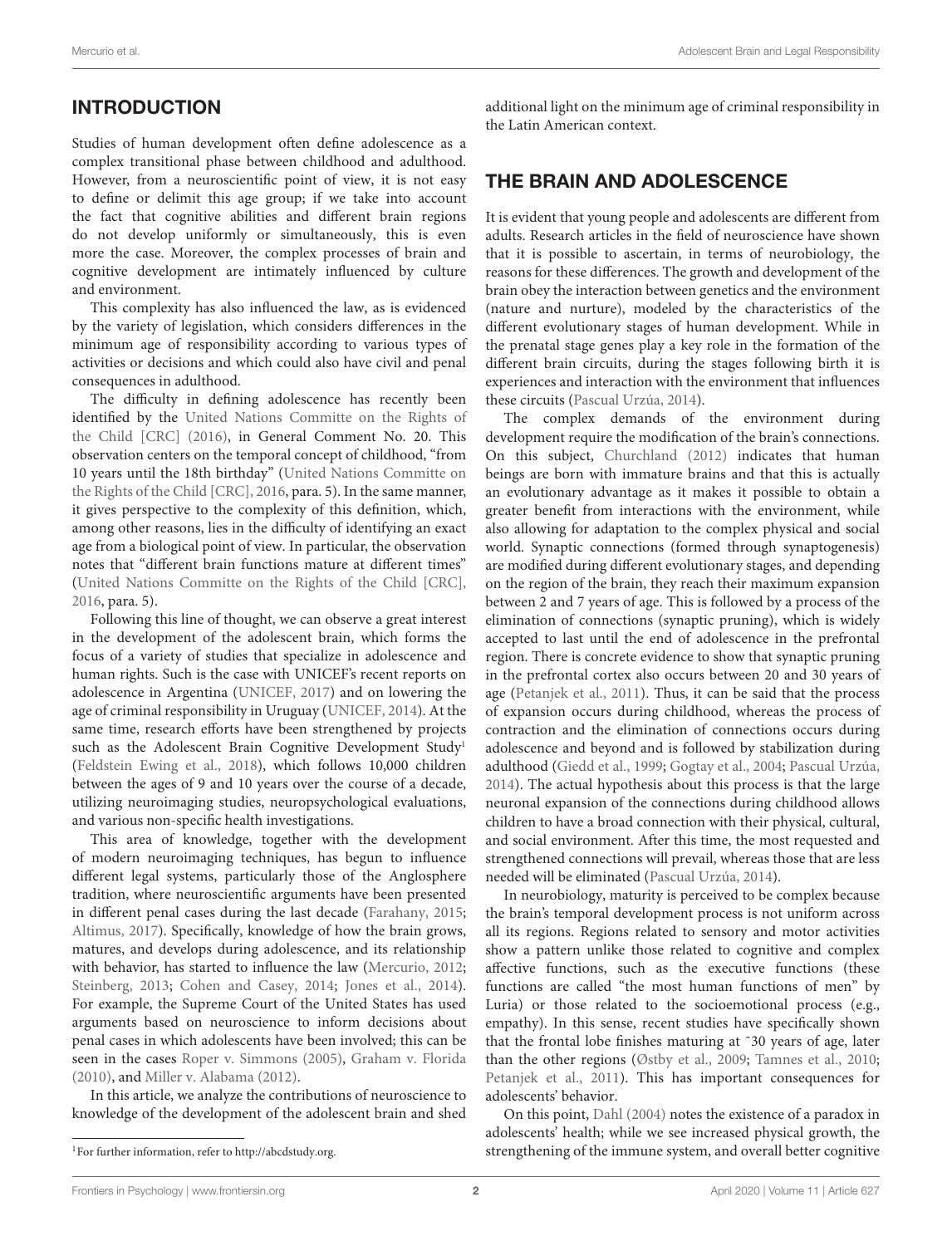abilities compared to childhood, morbidity and mortality increase by 200% over the same period. This is connected to the difficulties associated with adolescents having to control their behavior and manage their emotions [\(Kelley et al.,](#page-10-9) [2004;](#page-10-9) [García-](#page-10-10)[López and Mercurio,](#page-10-10) [2019\)](#page-10-10), which makes them more vulnerable to risky behavior [\(Steinberg,](#page-11-11) [2004;](#page-11-11) [Gardner and Steinberg,](#page-10-11) [2005;](#page-10-11) [Barbalat et al.,](#page-9-1) [2009;](#page-9-1) [Pfeifer et al.,](#page-11-12) [2011\)](#page-11-12). Clear examples of this are reckless driving, alcohol and drug consumption, and violence, while such behavior may also lead to accidents, suicide, depression, eating disorders, and risky sexual behaviors [\(Dahl,](#page-10-8) [2004;](#page-10-8) [Eaton et al.,](#page-10-12) [2008\)](#page-10-12). Adolescence is therefore seen as a period of great opportunity but, at the same time, great vulnerability [\(García-López,](#page-10-13) [2004\)](#page-10-13).

This paradox is understandable because of scientific evidence from studies about the relationship between brain development and the manifestation of risk behaviors in adolescence. This is explained in the following subsections.

## Maturity Gap

As we noted above, during adolescence, the brain and cognitive abilities do not develop at the same rate. Regions that seek reward are more active and mature earlier than the regions controlling impulses. This model is known as the "dual system" or "maturational imbalance model" [\(Casey et al.,](#page-9-2) [2008;](#page-9-2) [Steinberg,](#page-11-13) [2008\)](#page-11-13). Based on analyses of more than 900 individuals between the ages of 10 and 30 years, [Steinberg et al.](#page-11-14) [\(2009a\)](#page-11-14) observed that cognitive capacity, for example, logical reasoning and memory, matures by age 16 years. Nevertheless, psychosocial maturity – self-control and future orientation, especially in the presence of peers and social contexts – does not fully mature until the person is in his/her 20s. In a large sample  $(N = 5,404)$ , which contained individuals between the ages of 10 and 30 years in 11 countries, [Icenogle et al.](#page-10-14) [\(2019\)](#page-10-14) found that during adulthood, individuals' sensation seeking declined, and their impulse control, future orientation, and resistance to peer influence increased. This study suggests adolescents achieve the same cognitive abilities as adults at age 16 years, but their psychosocial maturity is not developed until their 20s. These results are similar to those of previous studies [\(Steinberg et al.,](#page-11-14) [2009a](#page-11-14)[,b;](#page-11-15) [Chein et al.,](#page-10-15) [2011;](#page-10-15) [Quinn](#page-11-16) [and Harden,](#page-11-16) [2013;](#page-11-16) [Shulman et al.,](#page-11-17) [2014\)](#page-11-17). This "maturity gap" between cognitive and psychosocial development is a window of opportunity to increase the chances of making risky decisions, leading to risky behaviors during adolescence.

## Reward-Based Behavior

The evidence about the behavior incentive process has allowed researchers to identify different brain circuitry and the important role of dopamine in these circuits. In accordance with what was explained in the subsection discussing the maturity gap during adolescence, an imbalance has been found between the reward and the regulatory circuitry.

This imbalance explains the increased reward-seeking behavior in this period, which includes monetary, novel, and social rewards, as well as the dopamine system's sensitivity to rewards [\(Galvan,](#page-10-16) [2010\)](#page-10-16).

Considering Galvan's review, the dopamine system is hyperresponsive or overcommitted in its response to rewards during adolescence. This increases the tendency to seek novelty and sensations [\(Dahl,](#page-10-8) [2004\)](#page-10-8).

Several studies have found an important availability and function of dopamine during adolescence, which can be explained by the dopamine system's high sensitivity to reward, the search for reward, and sensation-seeking behaviors [\(Luna](#page-10-17) [et al.,](#page-10-17) [2013\)](#page-10-17). In addition, this situation increases the susceptibility of adolescents to the motivational properties of substance abuse [\(Casey and Jones,](#page-10-18) [2010\)](#page-10-18). Studies, such as the one by [Casey et al.](#page-9-2) [\(2008\)](#page-9-2), have found that risk behaviors have a neurobiological correlation with the responses to rewards. Specifically, they have found that adolescents who have sexual escapades, drink excessively, practice high-impact sports, and engage in similar activities show greater activity in the nucleus accumbens–frontal cortex, especially when they play to earn money.

[Luna et al.](#page-10-17) [\(2013\)](#page-10-17) investigated the relationship between rewards and inhibitory control using incentives based on task performance. In this study, the younger participants, children and adolescents, showed more problems with inhibiting their responses compared to adults. The adolescents took longer to complete the task, but they showed high activation in the brain regions of the reward system. This supports the idea that these behaviors lead to acquiring some reward.

In another study, [Palminteri et al.](#page-11-18) [\(2016\)](#page-11-18) compared how both adults and adolescents learn to make choices based on the information they have available. The results of their research showed that teenagers focus on rewards and find it difficult to learn to avoid punishment or consider the consequences of their actions. The volunteers had to choose symbols associated with either a reward or punishment or a symbol without a consequence. After the choice was made in each task, the participants received feedback on their performance. Adults learned faster from their experience and modified their responses. They also avoided the symbols associated with punishment and learned from the feedback to make better decisions, while teenagers had more trouble doing so.

It is important to note that the evidence about reward-based behavior is most evident in contexts of heightened arousal. For example, [McKewen et al.](#page-11-19) [\(2019\)](#page-11-19) found that adolescents who had greater behavioral arousal during a task in which they argued with their parents showed a lower regulatory ability with a lower heart rate variability rate than those who had low behavioral arousal.

# Peer Pressure and Reward Sensitivity

During adolescence, peer pressure plays a key role in behavior [\(Currie et al.,](#page-10-19) [2004;](#page-10-19) [Prinstein et al.,](#page-11-20) [2011\)](#page-11-20). Adolescents engage in riskier behaviors when they are with their peers than when they are alone. This is known as the "peer effect" [\(Gardner](#page-10-11) [and Steinberg,](#page-10-11) [2005;](#page-10-11) [Albert and Steinberg,](#page-9-3) [2011;](#page-9-3) [Albert et al.,](#page-9-4) [2013;](#page-9-4) [Smith et al.,](#page-11-21) [2014\)](#page-11-21). The "peer effect" and reward sensitivity are interrelated and have a powerful influence on adolescent risk taking. In adolescence, a social context increases activity in reward brain regions and leads to changes in the processing of rewards, which leads to risky behaviors [\(Chein et al.,](#page-10-15) [2011;](#page-10-15) [Ciranka and van den Bos,](#page-10-20) [2019\)](#page-10-20). In an experimental study, [Gardner and Steinberg](#page-10-11) [\(2005\)](#page-10-11) reported that early and late adolescents took more risks on a computerized driving task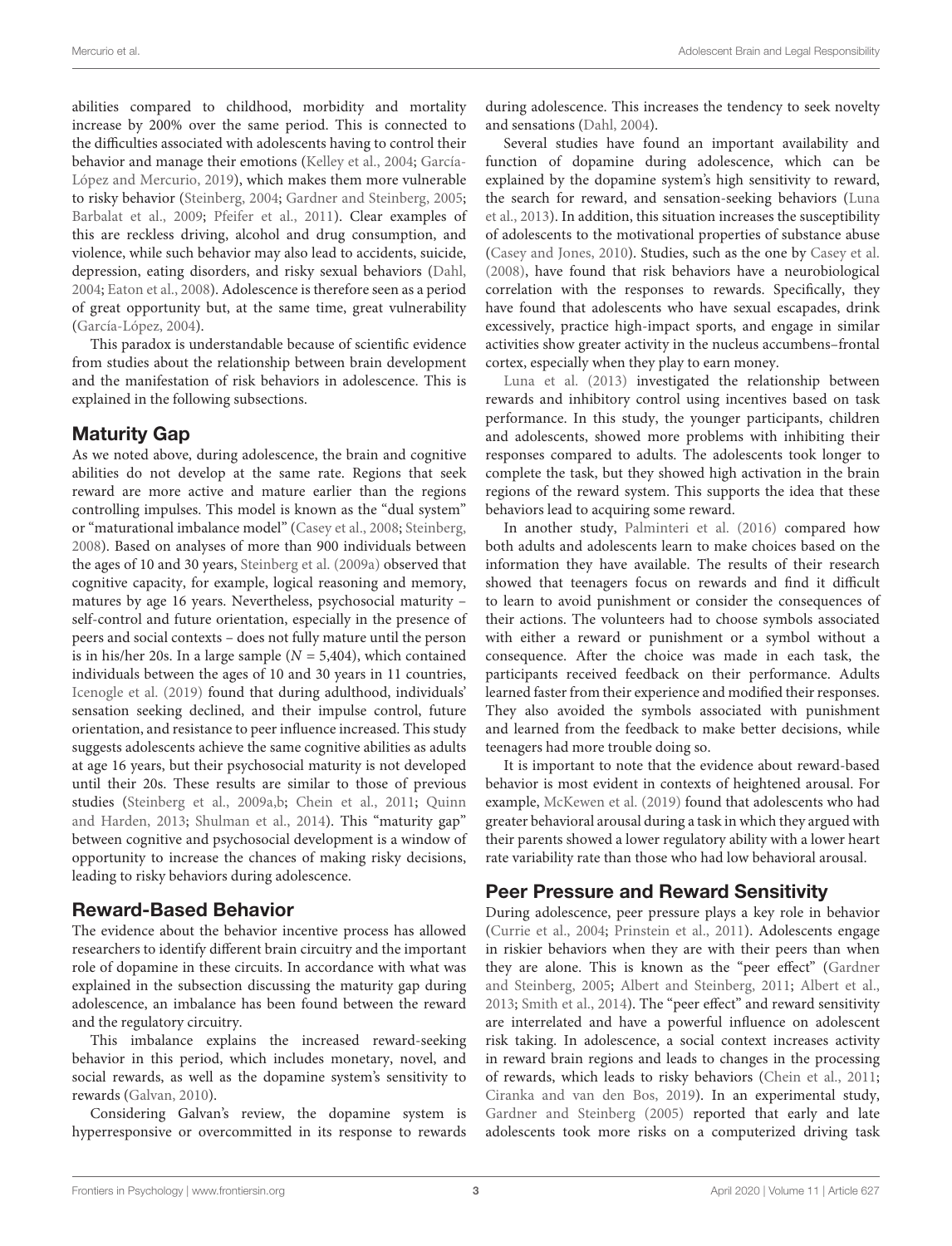when they were with their peers, although adults showed no difference in the amount of risky driving related to the social context. [Somerville et al.](#page-11-22) [\(2011\)](#page-11-22) found that adolescents are particularly sensitive to the reward-sensitizing effects of social stimuli, but they stated that this sensitization may affect their inhibitory control. [Chein et al.](#page-10-15) [\(2011\)](#page-10-15) employed functional magnetic resonance imaging (fMRI) during a video driving task and suggested that, in the presence of peers, adolescents had increased activation in their reward brain regions and evidenced higher levels of risky driving. In a recent article, [Smith et al.](#page-11-23) [\(2018\)](#page-11-23) used probabilistic gambling and go/no-go tasks while 28 adolescents (aged 15–17 years) were in an fMRI. They found an activation of the striatum and anterior insula when adolescents made risky decisions in the presence of peers, but this presence "had minimal impact on the engagement of typical cognitive control regions." The authors state that these results support the conclusion that when adolescents are with their peers they recruit reward-processing regions. This increases their reward sensitivity and thus leads to risky decision-making, although their capacity to engage in self-control does not diminish.

Different studies have highlighted the importance of peers and peer groups in the initiation of alcohol and drug consumption [\(Spear,](#page-11-24) [2000;](#page-11-24) [Dishion and Tipsord,](#page-10-21) [2011;](#page-10-21) [Trucco et al.,](#page-11-25) [2011\)](#page-11-25). In their search for the acceptance of their peers, adolescents are more vulnerable to pressure and more sensitive to stress than adults. Their affectivity is more unstable, and they show signs of a low tolerance for frustration and important emotional reactivity with a decrease in their capacity for self-regulation. These characteristics affirm that adolescents lack the same level of emotional, cognitive, or behavioral maturity as adults. Adolescents make decisions differently than mature people [\(Kambam and Thompson,](#page-10-22) [2009\)](#page-10-22), and they overestimate shortterm benefits.

Using a rodent model, [Logue et al.](#page-10-23) [\(2014\)](#page-10-23) found that juvenile mice, but not adults, increased their consumption of alcohol when their peers were present. These results suggest that during adolescence the presence of peers increases reward sensitivity, and this mechanism has been conserved among mammalian species [\(Trezza et al.,](#page-11-26) [2011;](#page-11-26) [Logue et al.,](#page-10-23) [2014\)](#page-10-23).

# Risky Decision-Making

During adolescence, there is an important increase in behaviors that transgress norms and social conventions, peaking between the ages of 17 and 19 years [\(Federal Bureau of Investigation,](#page-10-24) [2003;](#page-10-24) [Loeber et al.,](#page-10-25) [2011\)](#page-10-25). In general, adolescents commit antisocial behaviors in peer groups, and adults do so alone [\(Albert et al.,](#page-9-4) [2013\)](#page-9-4). However, only a small percentage of young offenders escalate their behavior to committing crimes during adulthood [\(Loeber et al.,](#page-10-25) [2011\)](#page-10-25).

Why does risky behavior present itself more frequently during adolescence? At present, there is important scientific evidence showing that frontal brain regions, which are related to organization, planning, and inhibitory control, are not fully developed until the end of adolescence (the third decade of life), and these regions are the last to mature [\(Spear,](#page-11-24) [2000;](#page-11-24) [Galvan et al.,](#page-10-26) [2006;](#page-10-26) [Tamnes et al.,](#page-11-10) [2010;](#page-11-10) [Spear,](#page-11-27) [2013;](#page-11-27) [Hartley and](#page-10-27)

[Somerville,](#page-10-27) [2015\)](#page-10-27). On the other hand, regions that are rewardsensitive and regions connected to emotions are shown to be more active [\(Spear,](#page-11-24) [2000;](#page-11-24) [Sowell et al.,](#page-11-28) [2004;](#page-11-28) [Toga et al.,](#page-11-29) [2006;](#page-11-29) [Giedd,](#page-10-28) [2008;](#page-10-28) [Hartley and Somerville,](#page-10-27) [2015\)](#page-10-27) and to have greater emotional reactivity [\(Guyer et al.,](#page-10-29) [2016\)](#page-10-29). This greater activity could be related to a sensitivity to focusing on possible gains in the short term, despite the negative consequences this might bring in the future. This way, the temporal distance between the maturation of both rational and emotional systems and their fragile communication generate a period of high vulnerability to risky behavior [\(Steinberg et al.,](#page-11-14) [2009a;](#page-11-14) [Icenogle et al.,](#page-10-14) [2019\)](#page-10-14). Different articles [\(Casey et al.,](#page-9-2) [2008;](#page-9-2) [Steinberg,](#page-11-13) [2008;](#page-11-13) [Luna](#page-10-30) [and Wright,](#page-10-30) [2016\)](#page-10-30) know this framework as "dual systems" or "maturational imbalance." This model states that the difference in the development of sensation-seeking behaviors and self-control leads to a preference for behaviors that seek reward, novelty, and risk [\(Smith et al.,](#page-11-23) [2018\)](#page-11-23).

Exposure to risky behaviors (such as unprotected sexual intercourse, the consumption of toxic substances, or, most critically, the antisocial behaviors that tend to occur with greater intensity during adolescence) indicates that adolescents have less behavioral capability to prevent damage, despite the presence of more developed cognitive abilities. How is this possible? Can adolescents know the theoretical consequences of their actions but still fail to effectively inhibit them? The answer is related to the interaction among environmental factors, cerebral immaturity, and a marked decrease in activity in the prefrontal regions and their neural connections. There is also a smaller response to aversive stimuli and an increase in activity registered in regions related to the reward circuit and emotional reactivity.

Not only do structural and functional modifications in the prefrontal region improve self-control, but they also improve connections in areas related to emotions, such as the limbic system, allowing for an improvement in the interaction between cognition and emotions [\(Steinberg,](#page-11-13) [2008\)](#page-11-13). Past studies reported the areas that regulate the processing of rewards, social information, and emotions are more sensitive and more easily aroused around middle adolescence [\(Giedd,](#page-10-31) [2004,](#page-10-31) [2008;](#page-10-28) [Blakemore and Choudhury,](#page-9-5) [2006;](#page-9-5) [Poon,](#page-11-30) [2018\)](#page-11-30). This effective coordination between cortical and subcortical regions and the cognition–emotion interface encourage the modulation of activations sparked by social and affective stimuli, thus allowing deliberate reasoning. Likewise, this process is bidirectional, modulating the excessively deliberate decision-making with social and emotional information [\(Steinberg,](#page-11-13) [2008\)](#page-11-13). As noted by [Steinberg](#page-11-13) [\(2008\)](#page-11-13), these modifications put a stop to the impulsive search for sensations and give a greater resistance to peer influence. These two factors together should decrease risk-taking; this usually occurs during adulthood.

# THE MINIMUM AGE OF LEGAL RESPONSIBILITY IN LATIN AMERICA

The described conditions, common of development during adolescence, have been acknowledged in the international regulatory framework through different judicial documents. For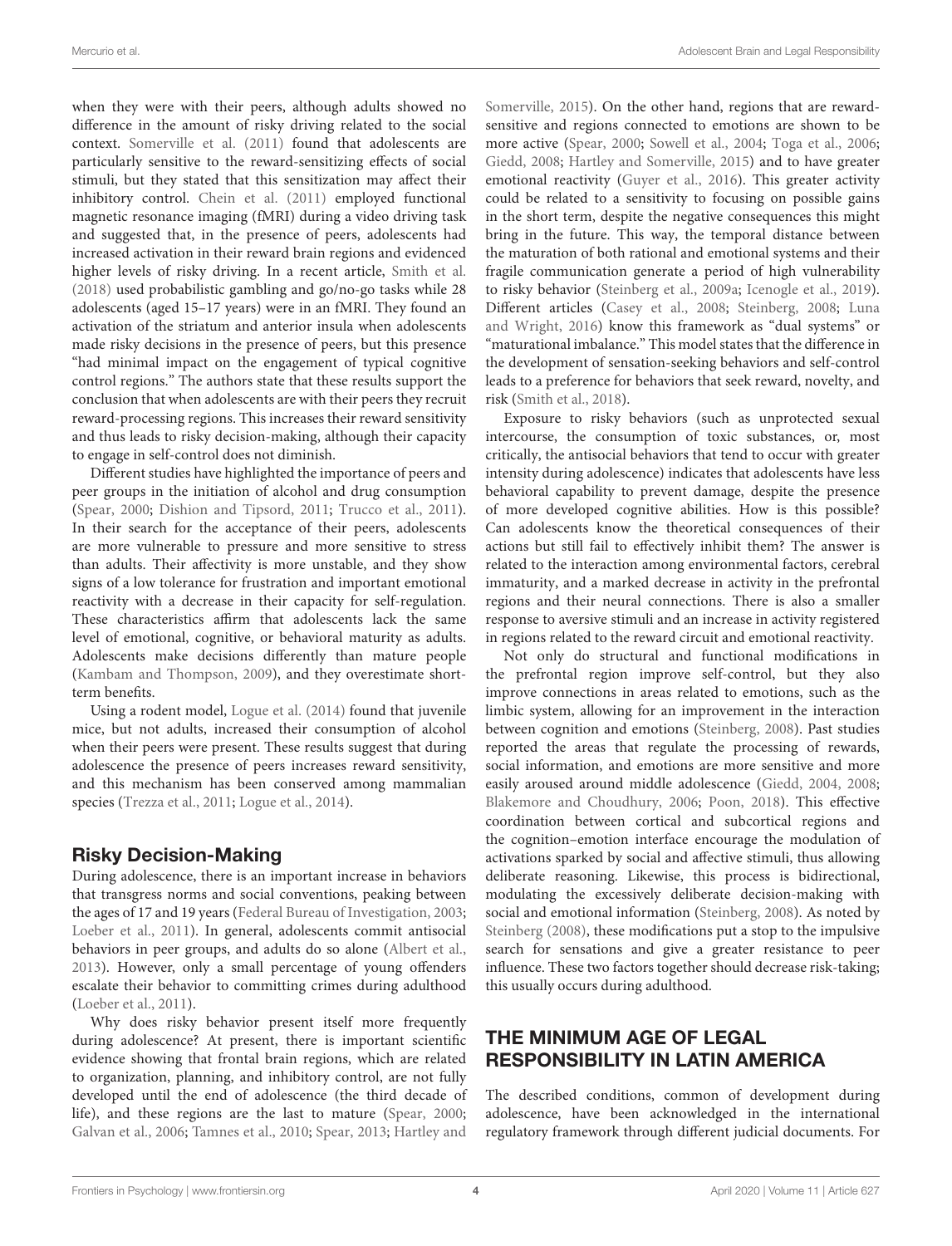example, the Convention on the Rights of the Child [\(United](#page-12-0) [Nations General Assembly \[UNGA\],](#page-12-0) [1989\)](#page-12-0) indicates that "the child, by reason of his physical and mental immaturity, needs special safeguards and care" and promulgates the importance of contributing to the enforcement of children's rights to survival and healthy development.

Furthermore, Principle 2 of the Declaration of the Rights of the Child states that:

The child shall enjoy special protection, and shall be given opportunities and facilities, by law and by other means, to enable him to develop physically, mentally, morally, spiritually and socially in a healthy and normal manner and in conditions of freedom and dignity [\(United Nations General Assembly \[UNGA\],](#page-12-1) [1959\)](#page-12-1).

Similarly, Article 3 of the Convention on the Rights of the Child states that every measure taken by any public or private institution of social welfare, courthouse, government authority, or regulatory body that relates to children must consider the best interests of the child. The same criterion is used for any general commentaries made by the UN Committee on the Rights of the Child and for the advisory opinions made in the Inter-American Court of Human Rights.

In the preamble of the Convention on the Rights of the Child, it is established that children require "special care," and in Article 19 of the American Convention on Human Rights [\(Organization of American States \[OAS\],](#page-11-31) [1969\)](#page-11-31), it is indicated that they ought to receive "measures of protection." In the case of children responsible for committing crimes, the universal system of human rights has developed the United Nations Standard Minimum Rules for the Administration of Juvenile Justice (also known as the Beijing Rules), the United Nations Guidelines for the Prevention of Juvenile Delinquency (The Riyadh Guidelines), and the United Nations Rules for the Protection of Juveniles Deprived of their Liberty. All of these highlight the need to adopt measures of specific care for minors, always taking into account their vulnerable situation as a result of their immaturity, inexperience, and middevelopment status.

However, from a legal point of view, full agreement regarding the ages at which the concept of childhood is applicable has yet to be reached. For example, the Convention on the Rights of the Child establishes in Article 1 that: "For the purposes of the present Convention, a child means every human being below the age of 18 years unless under the law applicable to the child, majority is attained earlier." In this sense, international regulations establish the importance of different treatment for children and adults, suggesting 18 years old as an appropriate age to make the distinction, but offering flexibility regarding the establishment of the age of jurisdiction according to different countries' legislation. There is general agreement on the difference between children and adults but not on the age range that distinguishes one from the other. In paragraph 3 of Article 40 of the Convention, it is asserted that participating states must try to promote, among other things, the establishment of a minimum age, so that children under that age can be presumed not to have the

capacity to disobey the penal law, but a concrete minimum age is not mentioned.

From a legal viewpoint, the debate about the minimum age of criminal responsibility is connected to other circumstances that, because they are still at a developmental stage, are attributed to adolescents' rights in their decision-making and understanding of autonomy, such as the minimum ages for voting, buying cigarettes, consuming alcohol, medical consent, and accessing contraception. It is as if, on the one hand, adolescents' capacity to make decisions and to take responsibility for their own actions is recognized, while, on the other hand, when convenient, this is not acknowledged.

This is evident in the application of certain public policies where, for example, the legal smoking and drinking age is established at 18 years old and the legal age for accessing contraception is 14 years. In that sense, countries like the United States set a high drinking age – 21 years old – while, as shown by a recent report by the American Academy of Pediatrics, the range for the legal smoking age is recommended to be between 18 and [2](#page-4-0)1 years  $old<sup>2</sup>$ .

These differences can also be seen in different Latin American countries, as shown in **[Table 1](#page-5-0)**.

For example, the Argentine Civil and Commercial Code (CCyC) [\(Ministry of Justice and Human Rights Argentina,](#page-11-32) [2014\)](#page-11-32) holds the definition of child to be those who have not yet turned 13 years old and that of adolescent to be youngsters who are between 13 and 18 years of age (CCyC, art. 25); it also includes the concept of "progressive capabilities" (CCyC, art. 117). For decisions relating to health, it states that adolescents between the ages of 13 and 16 years can decide for themselves when it comes to health treatments that are either non-invasive or that present no risk to their health or lives (CCyC, art. 26). Adolescents older than 16 years are considered to be adults for decisions that relate to the care of their bodies (CCyC, art. 26). From the age of 13 upward, even if their parents oppose, adolescents can file a lawsuit if they have judicial authorization and provided that they have legal assistance during the process (CCyC, art. 678). They can also acknowledge paternity (CCyC, art. 680).

The Argentine Civil and Commercial Code establishes an interesting distinction between adolescents when it comes to types of decision-making. As shown in different publications, the same age does not necessarily mean the same capacity to perform all the acts of civic life. Progressive capacities show that while a 14-year-old adolescent has the competence to request contraception, he/she does not have it to consent to a surgical intervention [\(Herrera et al.,](#page-10-32) [2015\)](#page-10-32). In the same way, the voting age is 16 years, while the drinking and smoking age is 18 years, and the differences in the driving age depend on whether it is for motorbikes, cars, or public transportation (16, 17, and 21 years of age, respectively).

But how is it possible to reconcile the fact that adolescents are mature enough to, for example, ask for contraceptives while being younger than 18 years, or to consent to surgery and vote

<span id="page-4-0"></span><sup>2</sup>[https://www.aap.org/en-us/about-the-aap/aap-press-room/aap-press-room](https://www.aap.org/en-us/about-the-aap/aap-press-room/aap-press-room-media-center/Pages/Tobacco-and-E-Cigarettes.aspx)[media-center/Pages/Tobacco-and-E-Cigarettes.aspx](https://www.aap.org/en-us/about-the-aap/aap-press-room/aap-press-room-media-center/Pages/Tobacco-and-E-Cigarettes.aspx) (accessed January 10, 2020).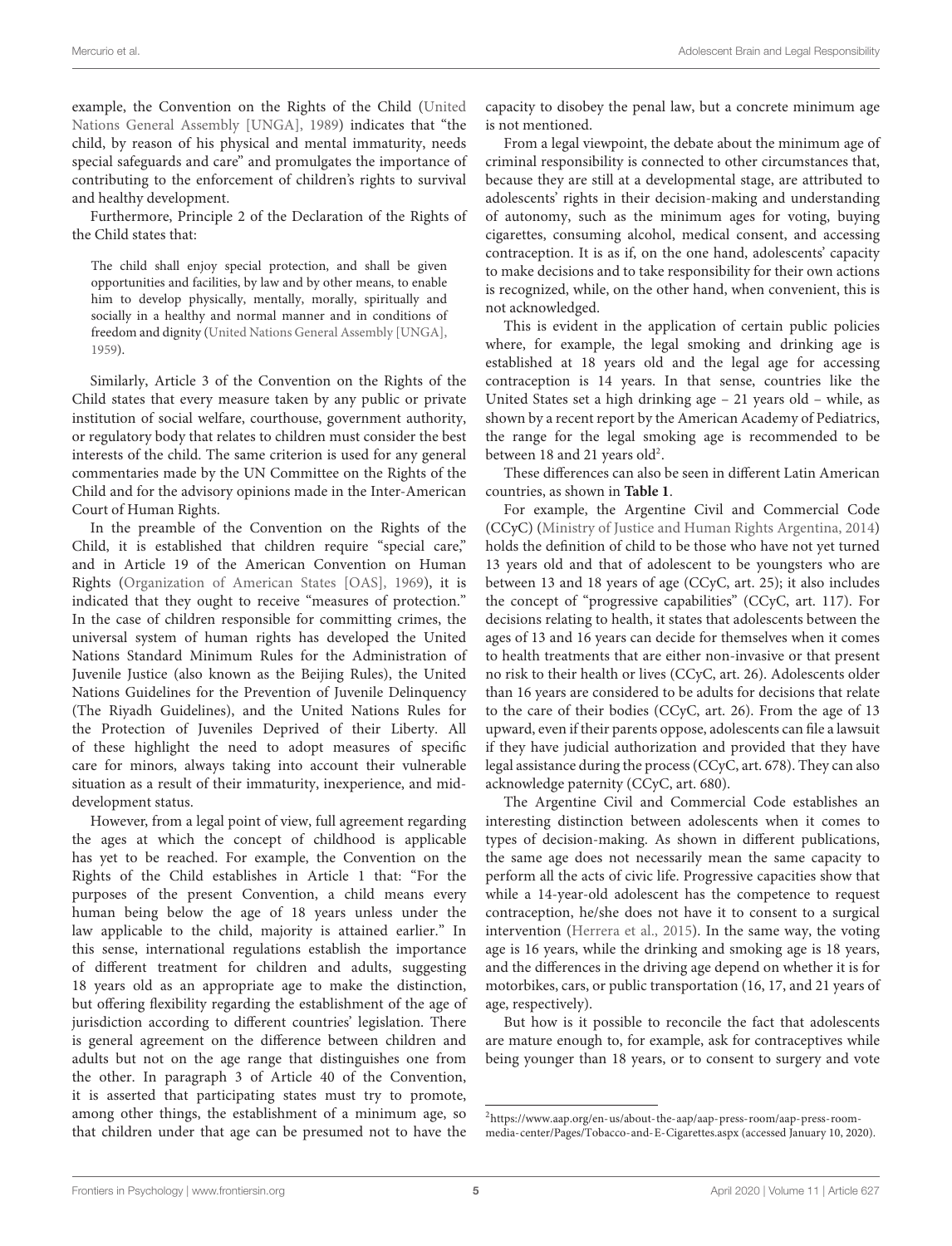<span id="page-5-0"></span>

|  | <b>TABLE 1</b>   Minimum ages to exercise certain rights or to consume certain substances. |  |  |  |  |  |
|--|--------------------------------------------------------------------------------------------|--|--|--|--|--|
|--|--------------------------------------------------------------------------------------------|--|--|--|--|--|

| Country            | Criminal age (age range) | Age of majority<br>(and voting age) | <b>Drinking age</b> | Smoking age        |
|--------------------|--------------------------|-------------------------------------|---------------------|--------------------|
| Argentina          | $16 - 18$                | 18<br>Voting at 16                  | 18                  | 18                 |
| Belize             | Data not available       | Data not available                  | 18                  | 18                 |
| <b>Bolivia</b>     | $14 - 18$                | 18                                  | 18                  | 18                 |
| Brazil             | $12 - 18$                | 18<br>Voting at 16                  | 18                  | 18                 |
| Chile              | $14 - 18$                | 18                                  | 18                  | 18                 |
| Colombia           | $14 - 18$                | 18                                  | 18                  | 18                 |
| Costa Rica         | $12 - 18$                | 18                                  | 18                  | 18                 |
| Cuba               | $16 - 18$                | 16                                  | Data not available  | Data not available |
| Dominican Republic | $13 - 18$                | 18                                  | 18                  | 18                 |
| Ecuador            | $12 - 18$                | 18<br>Voting at 16                  | 18                  | 18                 |
| El Salvador        | $12 - 18$                | 18                                  | 18                  | 18                 |
| Guatemala          | $13 - 18$                | 18                                  | 18                  | 18                 |
| Honduras           | $12 - 18$                | 21                                  | 18                  | 21                 |
| Mexico             | $12 - 18$                | 18                                  | 18                  | 18                 |
| Nicaragua          | $13 - 18$                | 18<br>Voting at 16                  | 18                  | 18                 |
| Panama             | $12 - 18$                | 18                                  | 18                  | 18                 |
| Paraguay           | $14 - 18$                | 18                                  | 18                  | 18                 |
| Peru               | $14 - 18$                | 18                                  | 18                  | 18                 |
| Uruguay            | $13 - 18$                | 18                                  | 18                  | 18                 |
| Venezuela          | $14 - 18$                | 18                                  | 18                  | Data not available |

Source: Our own elaboration based on data found in [Sedletzki](#page-11-33) [\(2016\)](#page-11-33). Regarding data about minimum ages and voting ages, current civil codes from each country have been revised. The source consulted for the drinking ages was [ICAP](#page-10-33) [\(2012\)](#page-10-33). Specific regulations from each country have been revised for smoking age.

at 16 years, but not to smoke until 18 years or – in the area of criminal law – to be punished if they are below the age of 16 years?

In this regard, knowledge based on neuroscience explains the fact that the decision-making process depends on the type of decision, the environment, and the context in which adolescents find themselves. In other words, it can be asserted that adolescents are mature enough to make certain decisions in determinate circumstances, but not to make others.

This debate arose in the United States as a result of two cases that reached the Supreme Court; they centered on reports made by the American Psychological Association (APA), also known as the APA [\(Steinberg et al.,](#page-11-14) [2009a\)](#page-11-14). In the first case, [Hodgson v. Minnesota](#page-10-34) [\(1990\)](#page-10-34), the discussion was over an adolescent's right to interrupt her pregnancy without previously notifying both of her parents. The APA argued that, taking into account the scientific evidence available, adolescents between the ages of 14 and 15 years showed no differences compared to adults, either in quality or in quantity, regarding logical reasoning in the comprehension of medically informed decisions [\(American Psychological Association,](#page-9-6) [1990\)](#page-9-6). That is to say, it maintained the criterion of adolescents' maturity to make medically informed decisions.

In [Roper v. Simmons](#page-11-5) [\(2005\)](#page-11-5), the death penalty for adolescents was abolished, and the [American Psychological Association](#page-9-7) [\(2005\)](#page-9-7) asserted that the immaturity that leads to the lesser culpability of adolescents is grounded in three aspects:

- 1. a lack of development of the sense of responsibility, which makes it difficult to control impulses;
- 2. a high vulnerability to peer pressure;
- 3. adolescents' personality not yet being completely formed, causing their personality traits to be more transitory than fixed.

In this case, the APA continued to support the criterion that asserts adolescents' immaturity as a reason to not convict them as if they were adults.

This apparent contradiction was highlighted in the Roper case, to which the APA responded by pointing out that both cases dealt with very different issues; the first regarded adolescents' competence to consent to medically informed treatments, whereas the second related to adolescents' culpability in criminal law, and whether they can be convicted in the same manner as adults.

As previously mentioned, in the last few years there has been an increase in evidence of the different ages at which cognitive and psychosocial abilities develop and mature in adolescents; these abilities evolve and mature in different ways. That is to say, there is a temporal gap between the development of the cognitive abilities for information processing, the prefrontal cortex, which is mostly matured by the age of 16 years, and the development of the abilities that are required for coordination between affection and cognition – cortical and subcortical connections – the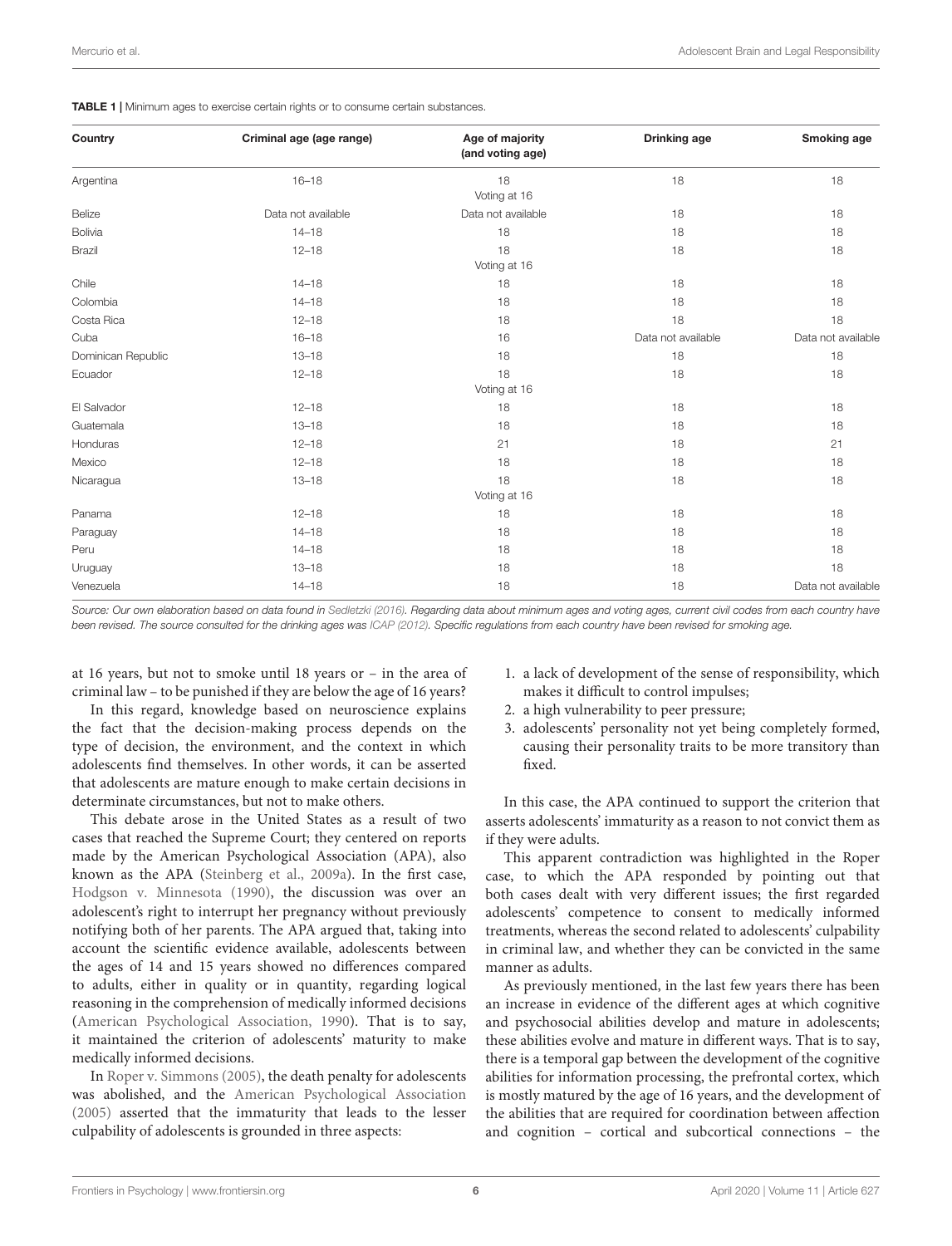maturation of which is completed at a later time [\(Steinberg,](#page-11-13) [2008;](#page-11-13) [Icenogle et al.,](#page-10-14) [2019\)](#page-10-14).

The performance of intellectual and cognitive abilities will therefore not show significant improvement beyond the age of 16 years [\(Steinberg et al.,](#page-11-14) [2009a\)](#page-11-14). Meanwhile, psychosocial maturity, which is related to impulsivity, risk perception, sensation seeking, future orientation, and resistance to peer pressure, requires an effective coordination between emotions and cognition, and this occurs from the age of 20 years onward [\(Steinberg,](#page-11-13) [2008;](#page-11-13) [Steinberg et al.,](#page-11-14) [2009a\)](#page-11-14). In neurobiological terms, cognitive tasks that require adequate interaction and coordination between multiple brain regions reach their development and maturity after the age of 16 years [\(Steinberg,](#page-11-34) [2009;](#page-11-34) [Icenogle et al.,](#page-10-14) [2019\)](#page-10-14).

The improvement in connectivity between cortical and subcortical areas is related to the modification of susceptibility to peer pressure, which also influences risk-taking [\(Steinberg,](#page-11-13) [2008\)](#page-11-13). Adolescents show socioemotional network activation when in the presence of their peers; this activation brings with it a decrease in self-control regulation and a greater exposure to risky behavior. This mechanism, in which peer pressure brings a greater exposure to risk-taking, occurs in the period between the ages of 19 and 20 years [\(Gardner](#page-10-11) [and Steinberg,](#page-10-11) [2005;](#page-10-11) [Steinberg and Monahan,](#page-11-35) [2007\)](#page-11-35). Therefore, behavior in adolescents will differ depending on whether they are alone or with company, or if they are emotionally activated. In early adolescence, if the socioemotional circuit is not activated – for example, when adolescents are alone or in the company of an adult – there is bound to be greater cognitive control, which allows them to avoid exposure to risky situations. However, if they are accompanied by peers, or under certain conditions such as emotional activation, the socioemotional circuit is activated, which lowers their effective regulation of cognitive control. During adolescence, these circuits of cognitive control mature in such a way that, even though high socioemotional activation conditions may still be experienced during adulthood, inclinations toward risky behavior can be modulated [\(Steinberg,](#page-11-13) [2008\)](#page-11-13).

Following this chain of ideas, in contexts where adolescents are not emotionally activated and do have time to make a decision, meaning they are "cold thinking," although cognitive control is still in development, it is sufficient to control impulses and promote more deliberate actions [\(Botdorf et al.,](#page-9-8) [2017\)](#page-9-8). Under these conditions, risk-taking is also like that of adults; informed medical decision-making and voting come under this context. On the other hand, in contexts where adolescents are emotionally activated, or when they are with their peers and do not have time to make a decision, meaning they are "hot thinking," adolescents find themselves in risky situations more frequently than adults [\(Burnett et al.,](#page-9-9) [2010;](#page-9-9) [Paulsen et al.,](#page-11-36) [2011\)](#page-11-36). [Poon](#page-11-30) [\(2018\)](#page-11-30) found a bell-shaped development curve in hot executive functions during adolescence with a peak at the ages of 14 and 15 years. The author stated that the sensitivity to reward and the risk-taking propensity were highest during this period.

In making decisions related to health, it is not only possible to consult with different doctors, but also with other specialists or parents; generally, medical decisions are not made under strict time constraints. These are the arguments put forward by the APA in the Hodgson case; when an adolescent contemplates the option of interrupting a pregnancy, she is taking time to think about her decision. During that time, she can consult with people she trusts or with different professionals [\(Steinberg et al.,](#page-11-14) [2009a\)](#page-11-14).

Some authors extend these arguments to other judicial contexts, such as the capacity to be on trial [\(Grisso et al.,](#page-10-35) [2003\)](#page-10-35), pointing out that the abilities that a person needs to be able to be tried include an understanding of the different stages of the process, the roles of each of the actors, and the meaning of the allegations, along with the ability to reason this information. They argue that, when it comes to these abilities, differences exist between adults and adolescents younger than 15 years, but not adolescents of 16 years of age.

In "hot thinking" contexts where adolescents are under pressure from their peers, under stress, and without adult supervision, the decisions they make and their behaviors are risky and reckless [\(Botdorf et al.,](#page-9-8) [2017\)](#page-9-8). In these contexts, they are less influenced by their theoretical knowledge about potentially negative consequences and so are more willing to take risks to potentially obtain short-term rewards [\(Hartley and Somerville,](#page-10-27) [2015\)](#page-10-27). As previously shown, when adolescents are around their peers, their behavior becomes more impulsive, and the decisions they make become riskier [\(Hartley and Somerville,](#page-10-27) [2015\)](#page-10-27). [Smith](#page-11-21) [et al.](#page-11-21) [\(2014\)](#page-11-21) examined the influence of peers on adolescent risktaking under a gambling task and found "that the presence of peers increases risky decision-making during adolescence even when explicit information about the probability of negative outcomes is provided, and even (perhaps especially) when these negative outcomes are portrayed as highly likely." These results suggest that when adolescents are in the presence of peers, providing adolescents with information about the likelihood of negative outcomes may not be as effective as expected.

# FURTHER REMARKS ON LATIN AMERICAN LEGISLATION

The difficulty in the consideration of the legal responsibility of adolescents is evident when we look at cases in different countries. For example, in the case of the United States, Farahany explains:

In a triology [sic] of cases [i.e., Roper v. Simmons, Graham v. Florida, and Miller v. Alabama], the United States Supreme Court has cited to evidence about the developing juvenile brain to find it unconstitutional under the Eighth Amendment of the United States Constitution to executive juveniles, to impose life without the possibility of parole for non-homicidal offenders, or to have a mandatory scheme of life imprisonment without the possibility of parole. Since the latest of these cases, Miller v. Alabama, there is considerable confusion and debate by lower courts about the meaning of that ruling and the extent to which a judge must consider neuroscience when sentencing a juvenile offender [\(Farahany,](#page-10-1) [2015\)](#page-10-1).

Regarding the United Kingdom, [Catley and Claydon](#page-10-36) [\(2015\)](#page-10-36) state that it is "unlikely that neuroscientific advances in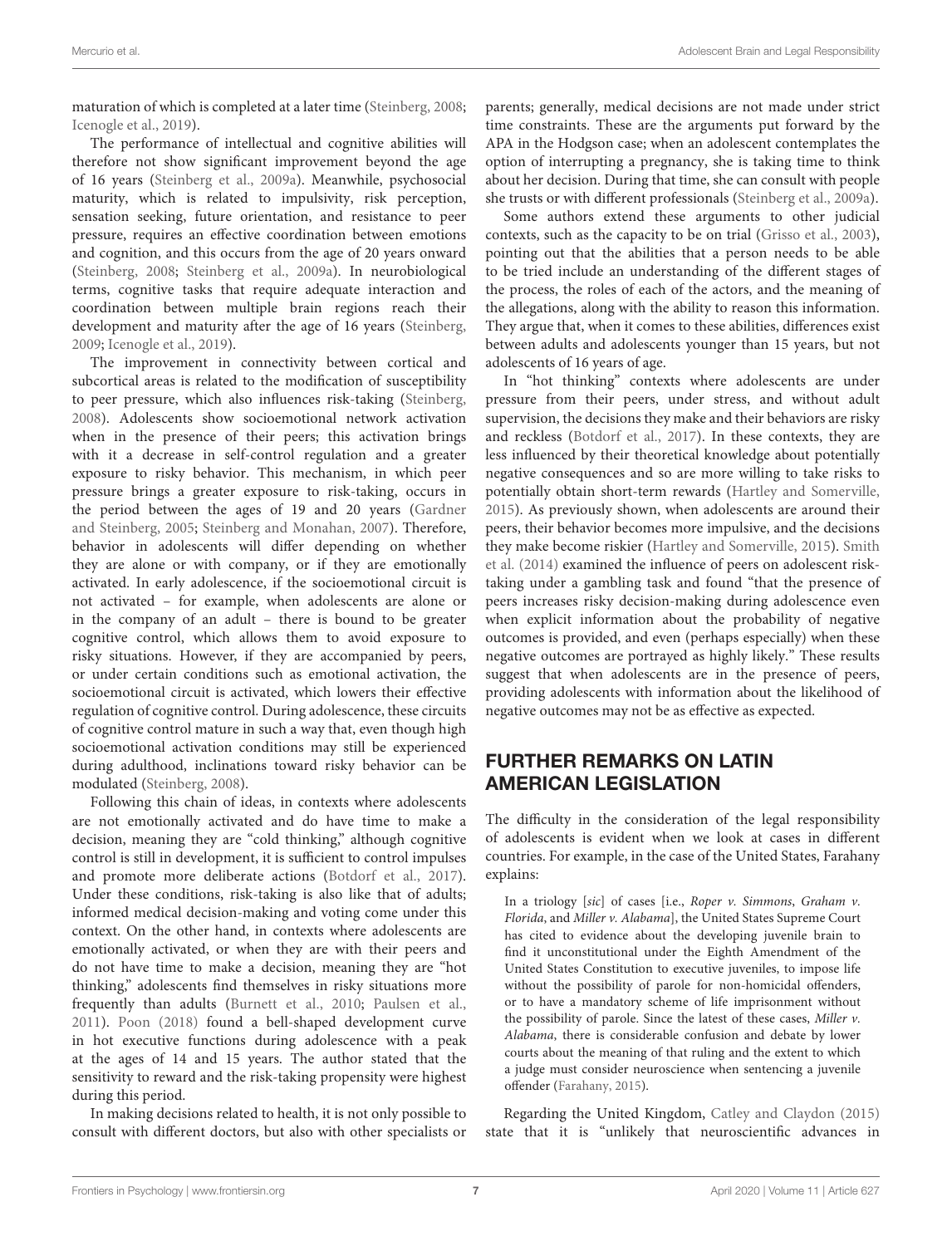understanding the brains of adolescents relevant to the age of criminal responsibility would appear in English case law." The Netherlands is another interesting case:

The measure of "Placement in an Institution for Juveniles" ("Plaatsing in Inrichting Jeugdigen," PIJ, art 77s Criminal Code) can be imposed by the court for 3 years, and can thereafter be continued by the court to a maximum of 7 years. PIJ is intended for criminal juveniles with a developmental disorder or psychological/psychiatric problems. The aim of the PIJmeasure is reintegration into society by resocialization. In the Netherlands, juveniles of 12–18 years in principle fall under juvenile criminal law. Juveniles of 16 or 17 may be sentenced according to adult criminal law. Since the new "Adolescent Criminal Law" came into effect, Apr. 1, 2014, adolescents of 18– 23 years old may be sentenced according to juvenile criminal law [\(de Kogel and Westgeest,](#page-10-37) [2015\)](#page-10-37).

In Latin America, there are numerous human rights treaties that have been ratified by the different states and that govern this matter. With this in mind, and in consonance with Article 24 of the American Convention on Human Rights, the principle of equality must be understood to be the obligation to treat equals in the same way. It also means, however, that those not under equal conditions must not receive the same legal treatment. This is one of the reasons why children, adolescents, and adults should not be treated in the same way: as has already been explained, their cognitive abilities are not the same.

That said, rights and obligations must be implemented according to their context and the consequences that they carry with them. From this point of view, the objective of the Argentinean legislation mentioned earlier, which holds that those exercises of rights that might imply a long-term consequence for children and adolescents are the last rights to be acquired, appears appropriate. If these types of decisions were made in the context of peer pressure, or any other context of "hot thinking," it could bring legal consequences for those in this age group. Legal limitations that demand consent from the responsible adult, or a judicial decision (if the former does not give consent), allow for the protection of adolescents' integrity and development and force them to deliberately consider or debate their decisions. At the same time, the adolescent is treated as a "subject of rights" (and not "object of rights"): if their decision is not unreasonable or does not put them into a risky situation, they can do as they will.

This does not generate conflict as long as we are referring to the exercising of rights (such as the right to vote or to have control over one's own body) that carry inherent responsibilities. However, when we enter the realm of legal responsibilities, there are bigger differences in the legal dispositions in comparative law: Brazil, Costa Rica, and Ecuador regard 12 as the age of criminal responsibility, whereas Argentina views this age to be 16 years.

As has been noted, adolescents' brain development is not linear, and therefore it is not (yet) possible, from a neuroscientific perspective, to define the exact moment from which a person can act with absolute cognitive capacity (or at least a capacity appropriate to criminal responsibility). While this is true, it does not detract from the fact that recent studies have indicated that the development of the brain's executive functions is completed after the age of 21 years. Legislative debates on increasing the age of criminal responsibility are therefore needed, so that a person between the ages of 18 and 21 years will not receive the same treatment as an older adult, and so that they will not be seen as being over the minimum age of criminal responsibility.

As such, allowing a 12-year-old child to potentially be considered as criminally responsible presents a clear contradiction to the neuroscientific advances that have been made in recent decades. At the same time, this also constitutes a violation of the principle of equality as a 12-year-old child cannot receive the same legal treatment as a 16-year-old, because they are at different stages of cognitive development.

It would be wrong, however, to consider the determination of the minimum age of criminal responsibility to be the only relation between neuroscientific advances and juvenile criminal law. The increased cognitive development, the comparative decrease in the executive functions, the greater weight of peer pressure, and the underestimation of risk must also directly influence the principle of culpability and, consequently, the criminal response that an adolescent who is considered to be criminally responsible for a crime receives.

Taking this into consideration, in Latin American comparative law, it can be observed that a wide variety of socioeducational measures are considered as appropriate criminal consequences, including admonition, fines, community service, the obligation to finish schooling, apologies to victims, damage repair, and rehabilitation, among others (e.g., Chile: art. 6 from Law 20084; Colombia: art. 177 from Law 1098; Costa Rica: art. 121 from Law 7576; Ecuador: art. 378 from Law 100; Guatemala: art. 238 from Decree 27/2003; Honduras: art. 195 from Decree 73/96).

In this sense, it is necessary to highlight Law 287 of Nicaragua. In Article 95, it is stated that a person who was between the ages of 13 and 15 years at the moment of action and who was found to be criminally responsible for committing a crime will be sentenced with the application of socioeducational measures that do not involve the deprivation of freedom, whereas those who are 12 years of age or under are exempted from any criminal responsibility. At the same time, it imposes a maximum penalty of 6 years' imprisonment for adolescents between the ages of 16 and 18 years who are criminally convicted. This legislation is in harmony not only with the supranational legislation of human rights, but also with advances in neuroscience. Indeed, through legislation of this kind, the link between the gradual increase of criminal responsibility and the development of the adolescent brain can be demonstrated. It can therefore be cited as a very good example. On the contrary, Argentinian juvenile criminal law is considered to be incompatible with the region's current human rights treaties<sup>[3](#page-7-0)</sup>.

<span id="page-7-0"></span><sup>&</sup>lt;sup>3</sup>For more on this, see Inter-American Court of Human Rights, Mendoza et al. v. Argentina (Preliminary Objections, Merits, and Reparations), May 14, 2013 (ser. C) No. 260, para. 295.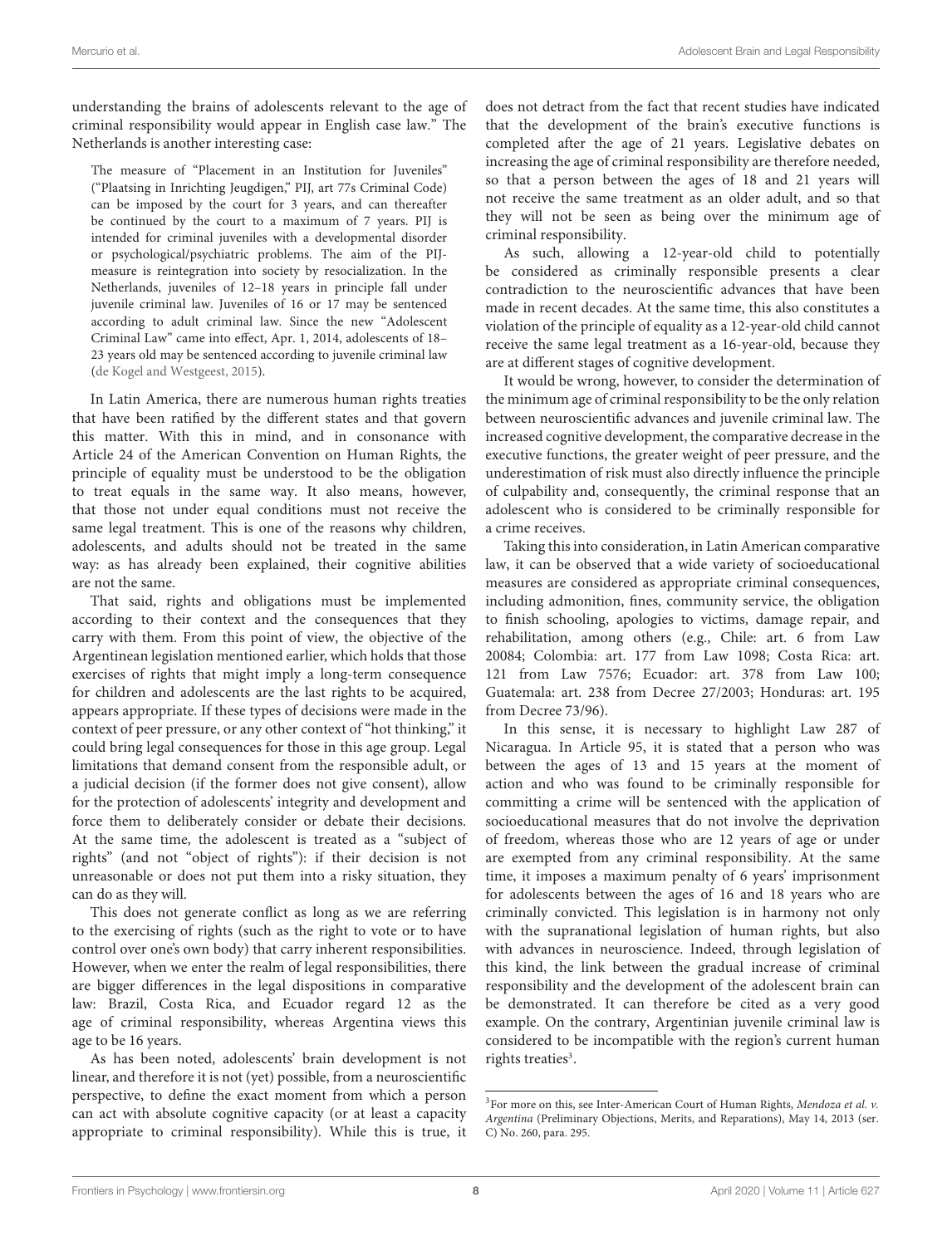# **DISCUSSION**

In recent decades (1984–2017), interest in the applications of neuroscience to law, and particularly criminal law, has increased notably [\(Farahany,](#page-10-1) [2015\)](#page-10-1). For example, in juvenile criminal law, research on the maturation, growth, and development of the adolescent brain has had a big impact on the decisions taken by the Supreme Court of the United States [\(Graham v. Florida,](#page-10-4) [2010;](#page-10-4) [Jackson v. Hobbs,](#page-10-38) [2012;](#page-10-38) [Mercurio,](#page-11-3) [2012,](#page-11-3) [2014;](#page-11-37) [Miller v. Alabama,](#page-11-6) [2012;](#page-11-6) [Escobar et al.,](#page-10-39) [2014\)](#page-10-39).

There is much scientific evidence to show that adolescents' inherent characteristics are based on their brains' immaturity, the result of the interactions between the different cognitive functions – still in development – environmental demands, and the context in which these present themselves. Adolescent brains do not mature homogeneously and linearly, but instead develop according to cognitive and psychosocial abilities. This explains why adolescents might show developed abilities in certain contexts or scenarios, but not in others.

In scenarios where tasks are mainly cognitive – where there is time to make decisions, it is possible to consult an adult or evaluate the different choices and alternatives, and the level of stress is low – adolescents show competence levels similar to those of an adult (cognitive maturity) [\(Steinberg,](#page-11-34) [2009\)](#page-11-34). More complex contexts – with high stress and emotional activation, pressure from peers, or little time to think – require coordination between affectivity and cognition (psychosocial maturity), which is still immature at the age of 16.

This temporal gap between the maturity of different abilities has generated legal debates, but it also establishes the different progressive capacities of adolescents under the law. In this sense, these different capacities establish the grounds as to why adolescents can make sanitary decisions and vote at 16 years, but cannot buy alcohol or cigarettes until later.

As [Steinberg](#page-11-34) [\(2009\)](#page-11-34) has pointed out, the cognitive maturity required for decision-making needs logical reasoning and the capacity for the comprehension and processing of relevant information. Following this line of thought, it can be seen that maturity in certain aspects of judgment develops between the ages of 11 and 16 years, arising from an improvement in abstraction, deliberation, and methods of induction. These cognitive abilities, which mature between the end of childhood and the middle of adolescence, reach a peak at the age of 16 years. That is to say, in "cold thinking" contexts, there is no significant difference in the capacity to comprehend and reason information in order to make decisions between middle adolescence and adulthood. As has been mentioned, this could lay the groundwork for the argument that the age of competence to make medical decisions should be 16 years.

However, it must be highlighted that only certain aspects of judgment mature around the age of 16 years, whereas some other cognitive–intellectual aspects are influenced by the affective sphere. In that sense, connections between the brain regions that integrate cognition and emotion are still immature during middle adolescence (16 years of age). This explains why adolescents show a less developed ability to exercise effective judgment in contexts

where they find themselves influenced by emotional and social variables, despite their cognitive capacities.

Most antisocial behaviors in adolescents appear within the peer group [\(Piquero et al.,](#page-11-38) [2003\)](#page-11-38). They are mostly impulsive behaviors and are not premeditated. When adolescents are with a group of peers, unsupervised, and emotionally activated, they are more sensitive to focusing on short-term rewards and less able to think about negative consequences, which debilitates their competence to make reasonable decisions [\(Steinberg et al.,](#page-11-14) [2009a\)](#page-11-14). The influence of peer pressure is therefore more intense during adolescence than during adulthood [\(Gardner and Steinberg,](#page-10-11) [2005\)](#page-10-11).

These characteristics, which are common signs of adolescents' immaturity, must be (and are) taken into account for the construction of public policies; there are, for example, special regulations that stipulate the age under which the sale of cigarettes and alcohol is prohibited, the minimum age for driving, and the age at which contraceptives can be accessed [\(Steinberg](#page-11-14) [et al.,](#page-11-14) [2009a\)](#page-11-14). These policies can be improved in line with new scientific evidence. It has recently been recommended that the minimum age required for smoking should be raised [\(Farber](#page-10-40) [et al.,](#page-10-40) [2015\)](#page-10-40), while other measures to prohibit adolescent drivers younger than 18 years from carrying passengers, or to limit their ability to do so according to the time of day, have also been suggested<sup>[4](#page-8-0)</sup>.

When the context allows time for adolescents to decide, consult, or obtain objective information about the risks, benefits, and alternative options, or when the influence of emotions and peers can be minimized, adolescents older than 16 years are bound to be able to make more deliberate and reasonable decisions in a similar capacity to adults [\(Steinberg et al.,](#page-11-14) [2009a\)](#page-11-14). Making decisions about health, giving medical consent to take part in an investigative project, voting, and making decisions with juridical consequences are examples of such scenarios.

Taking into account the diminished responses that adolescents have to aversive stimuli, public policies of containment should be developed to act over adolescents who experiment with risk in negative situations, given that it is less probable that they would attribute any negative results to the way that they behave [\(Reyna and Farley,](#page-11-39) [2006\)](#page-11-39).

Differences between adolescence and adulthood are also rooted in the maturation process, and in brain, cognitive, and psychological development, while also presenting ground for new arguments that discuss a differentiated criminal treatment with less culpability for adolescents, and which take their immaturity into account.

We understand that there are some aspects that it has not been possible to explore to their fullest in this medium. One such aspect concerns the cognitive abilities required to be subjected to a full criminal trial, and how these change across different ages [\(Kivisto et al.,](#page-10-41) [2011\)](#page-10-41). From a legal point of view, and based on the progressive capacities of adolescents, from the age of 16 years onward, adolescents can make decisions about their health in the

<span id="page-8-0"></span><sup>4</sup>A study published in 2000 recommended restrictions on vehicle passengers if the driver is younger than 18 years. This was based on the fact that for 16- and 18 years-old drivers, the risk of fatal accidents increases when they drive with other passengers in the vehicle [\(Chen et al.,](#page-10-42) [2000\)](#page-10-42).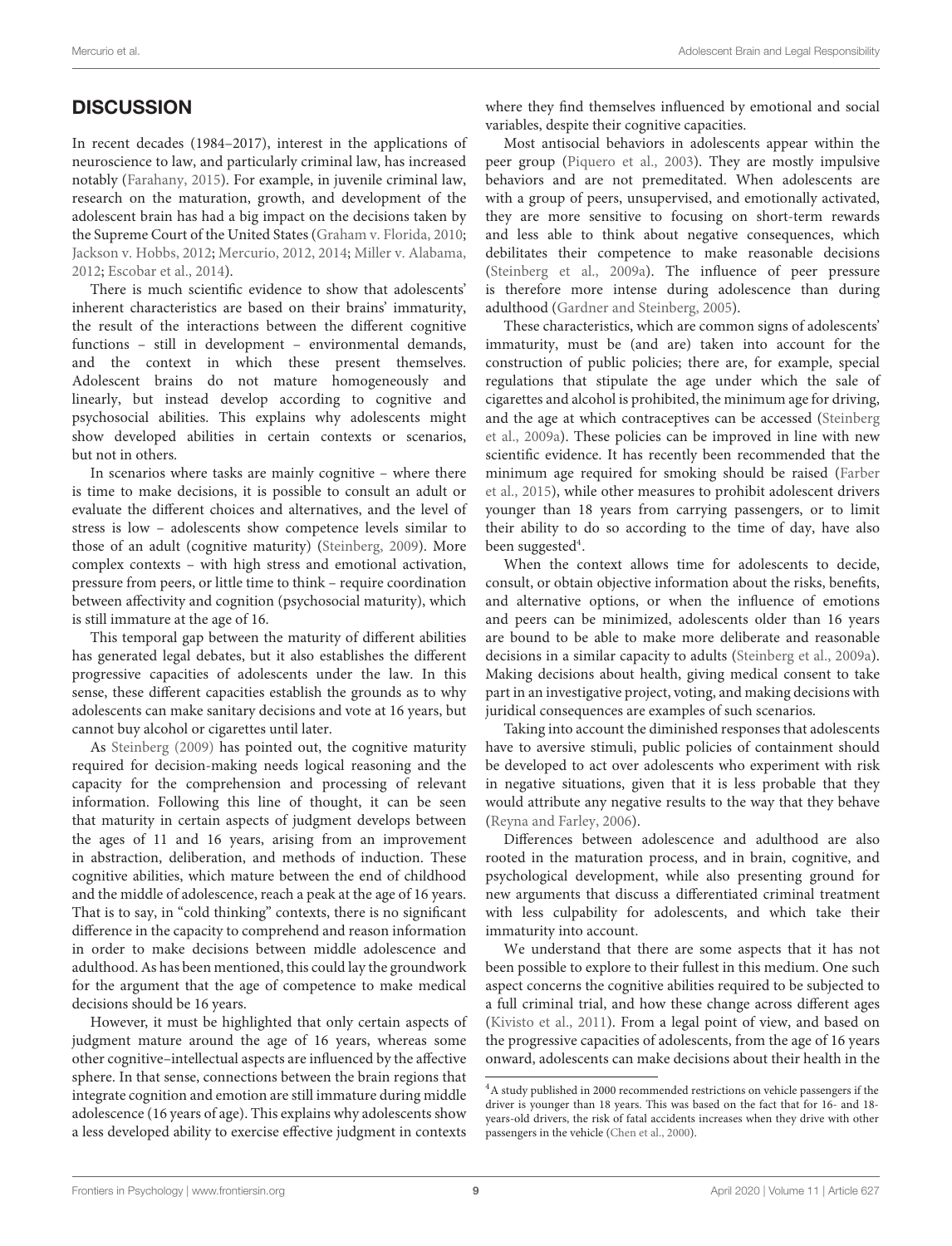same way as an adult. Studies about adolescents' capacity to be put on trial show that a large proportion of those who are younger than 16 years experience difficulties with specific tasks of legal reasoning [\(Ficke et al.,](#page-10-43) [2006\)](#page-10-43) and in completely comprehending their rights and how to apply them. Likewise, their capacities are influenced by stress, suggestibility, and their intellectual level [\(Kassin,](#page-10-44) [2008\)](#page-10-44). There is strong evidence that supports the idea that youngsters who are 12 years or younger have a less developed ability to comprehend and reason juridical information when compared to adolescents who are older than 16 years or adults with no psychological alteration [\(Ficke et al.,](#page-10-43) [2006\)](#page-10-43). To this effect, research has shown that 20% of adolescents between the ages of 14 and 15 years show deficient capacities comparable to adults who have no capacity to face trial for mental health reasons [\(Grisso et al.,](#page-10-35) [2003\)](#page-10-35).

When analyzing the development and maturation of adolescents, it is also important to consider the interaction between the biological and environmental aspects; examples include the impact of different factors such as poverty, stress, and traumatic situations [\(Auyero and Berti,](#page-9-10) [2013\)](#page-9-10). Socioeconomic status is a relevant environmental factor that affects the functioning of the adolescent brain. In a recent systematic review of studies conducted with individuals between the ages of 13 and 25 years, [Buckley et al.](#page-9-11) [\(2019\)](#page-9-11) have presented evidence that socioeconomic status influences neural activation related to the processing of emotional and social stimuli. For example, negative experiences lead to a greater degree of responses, observable through the activation of the frontal cortex, in individuals with a lower socioeconomic status. Simultaneously, this review clarified that individuals with different socioeconomic statuses can show different behavioral responses even though their corresponding patterns of neural activation are similar. In any case, the manner in which socioeconomic status affects the functioning of the adolescent brain can be influenced by other factors. In this regard, a previous study has shown "that positive maternal parenting might ameliorate the negative effects of socioeconomic disadvantage on frontal lobe development (with implications for functioning) during adolescence" [\(Whittle et al.,](#page-12-2) [2017\)](#page-12-2).

# **REFERENCES**

- <span id="page-9-4"></span>Albert, D., Chein, J., and Steinberg, L. (2013). The teenage brain: Peer influences on adolescent decision making. Curr. Direct. Psychol. Sci. 22, 114–120. [doi:](https://doi.org/10.1177/0963721412471347) [10.1177/0963721412471347](https://doi.org/10.1177/0963721412471347)
- <span id="page-9-3"></span>Albert, D., and Steinberg, L. (2011). Judgment and decision making in adolescence. J. Res. Adolesc. 21, 211–224. [doi: 10.1111/j.1532-7795.2010.](https://doi.org/10.1111/j.1532-7795.2010.00724.x) [00724.x](https://doi.org/10.1111/j.1532-7795.2010.00724.x)
- <span id="page-9-0"></span>Altimus, C. M. (2017). Neuroscience has the power to change the criminal justice system. eNeuro 3:ENEURO.0362-16.2016. [doi: 10.1523/ENEURO.0362-](https://doi.org/10.1523/ENEURO.0362-16.2016) [16.2016](https://doi.org/10.1523/ENEURO.0362-16.2016)
- <span id="page-9-6"></span>American Psychological Association (1990). Amicus Curiae Brief Filed in the US Court of Appeals for the Eighth Circuit in Hodgson v. Minnesota, 497 US 417, Vol. 11. 1987, Washington, DC: American Psychological Association.
- <span id="page-9-7"></span>American Psychological Association (2005). Amicus curiae Brief Filed in US Supreme Court in Roper v. Simmons, 543 US 551.Washington, DC: American Psychological Association
- <span id="page-9-10"></span>Auyero, J., and Berti, M. F. (2013). La violencia en Los Márgenes. Una maestra y un Sociólogo en el Conurbano Bonaerense [The Violence in the Margins. A Teacher and a Sociologist in the Buenos Aires Conurbation]. Buenos Aires: Katz Editores.

In conclusion, we argue that research on the development of the adolescent brain does not provide definitive answers about the exact age required for different juridical purposes. Nonetheless, the current state of knowledge does allow for reflection on the development and maturation of adolescents and the implications for considering them criminally responsible. It also validates demands for a system that provides adolescents with greater protection and that favors their healthy integral development. In any case, although a specific minimum age is not evident, this study is disposed not to recommend lowering the age of criminal responsibility, but rather the opposite.

The relevance of building bridges of effective communication between scientific studies of human behavior, the law, and justice systems must be emphasized; this particular case concerns the relation between neuroscience and the justice system for adolescents. It is not possible to continue along parallel pathways when the issues that demand solutions are convergent. We also consider it necessary for neuroscientific analysis to be taken into consideration by jurists, and for relevant breakthroughs in other disciplines to be included in their studies. As time passes, it is important – even essential – to increase the multidisciplinary collaborations that lead to legislative approaches based on evidence and public policies with measurable indicators (e.g., through the use of neuroimaging). In other words, an ongoing connection between neuroscientific advances and the answers to social problems that have previously been addressed through the application of the law is urgently needed.

# AUTHOR CONTRIBUTIONS

This article is an updated, extended version of a manuscript originally published in Spanish in the journal Boletín Mexicano de Derecho Comparado and authored by EM, EG-L, and LM-Q (see [Mercurio et al.,](#page-11-40) [2018;](#page-11-40) permission was granted by the journal). NL, JÁM, and JMM contributed new perspectives and material. All the listed authors amended the article and approved the final version.

- <span id="page-9-1"></span>Barbalat, G., Domenech, P., Vernet, M., and Fourneret, P. (2009). Approche neuroéconomique de la prise de risque à l'adolescence [Risk-Taking in Adolescence: A Neuroeconomics Approach]. L'Encéphale 1674:91. [doi: 10.1016/](https://doi.org/10.1016/j.encep.2009.06.004) [j.encep.2009.06.004](https://doi.org/10.1016/j.encep.2009.06.004)
- <span id="page-9-5"></span>Blakemore, S. J., and Choudhury, S. (2006). Development of the adolescent brain: implications for executive function and social cognition. J. Child Psychol. Psychiatry 47, 296–312. [doi: 10.1111/j.1469-7610.2006.](https://doi.org/10.1111/j.1469-7610.2006.01611.x) [01611.x](https://doi.org/10.1111/j.1469-7610.2006.01611.x)
- <span id="page-9-8"></span>Botdorf, M., Rosenbaum, G. M., Patrianakos, J., Steinberg, L., and Chein, J. M. (2017). Adolescent risk-taking is predicted by individual differences in cognitive control over emotional, but not non-emotional, response conflict. Cogn. Emot. 31, 972–979. [doi: 10.1080/02699931.2016.1168285](https://doi.org/10.1080/02699931.2016.1168285)
- <span id="page-9-11"></span>Buckley, L., Broadley, M., and Cascio, C. N. (2019). Socio-economic status and the developing brain in adolescence: a systematic review. Child Neuropsychol. 25, 859–884. [doi: 10.1080/09297049.2018.1549209](https://doi.org/10.1080/09297049.2018.1549209)
- <span id="page-9-9"></span>Burnett, S., Bault, N., Coricelli, G., and Blakemore, S. J. (2010). Adolescents' heightened risk-seeking in a probabilistic gambling task. Cogn. Dev. 25, 183– 196. [doi: 10.1016/j.cogdev.2009.11.003](https://doi.org/10.1016/j.cogdev.2009.11.003)
- <span id="page-9-2"></span>Casey, B. J., Getz, and Galvan, A. (2008). The adolescent brain. Dev. Rev. 28, 62–77. [doi: 10.1016/j.dr.2007.08.003](https://doi.org/10.1016/j.dr.2007.08.003)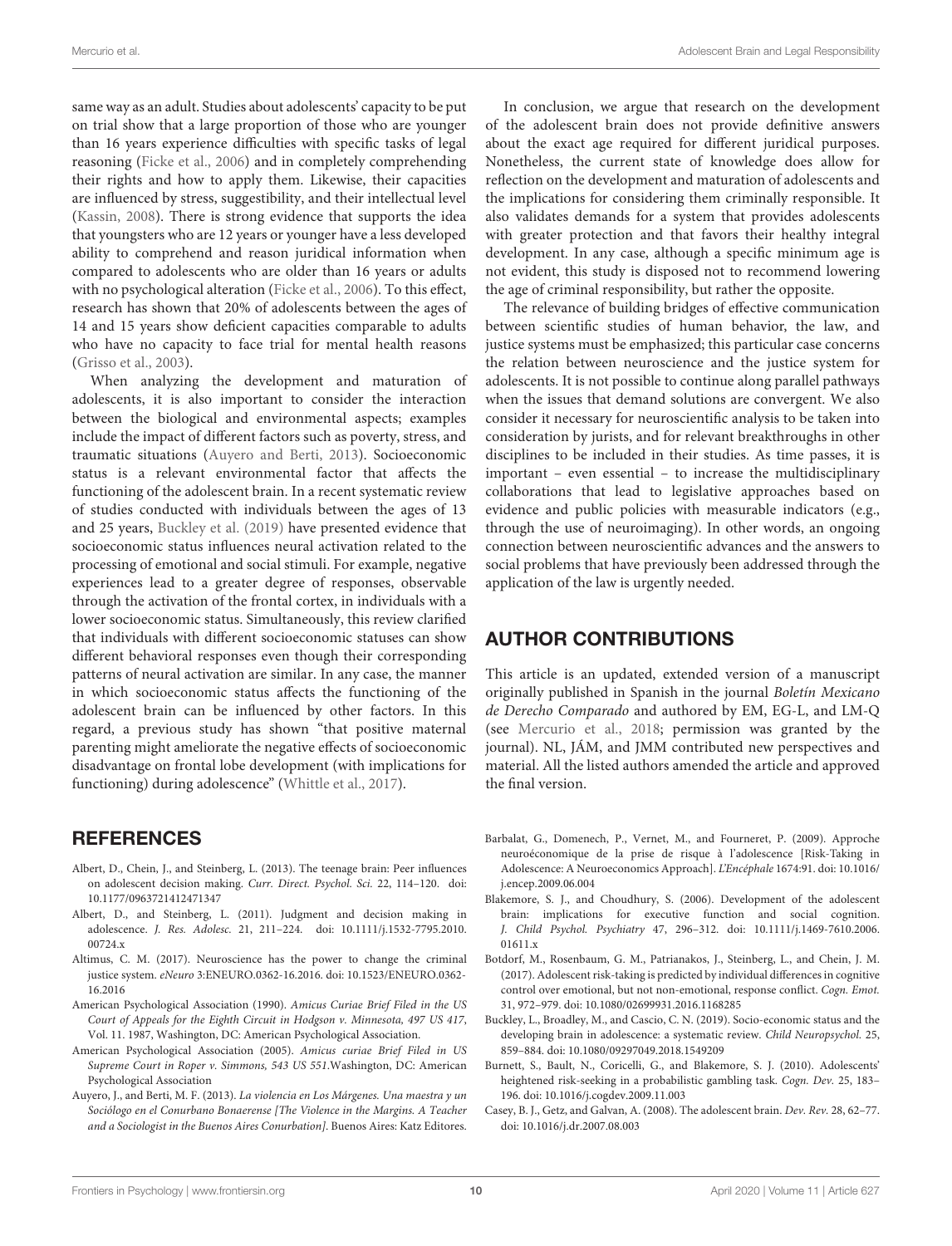- <span id="page-10-18"></span>Casey, B. J., and Jones, R. M. (2010). Neurobiology of the adolescent brain and behavior. J. Am. Acad. Child Adolesc. Psychiatry 49, 1189–1285. [doi: 10.1016/j.](https://doi.org/10.1016/j.jaac.2010.08.017) [jaac.2010.08.017](https://doi.org/10.1016/j.jaac.2010.08.017)
- <span id="page-10-36"></span>Catley, P., and Claydon, L. (2015). The use of neuroscientific evidence in the courtroom by those accused of criminal offenses in England and Wales. J. Law Biosci. 2, 510–549. [doi: 10.1093/jlb/lsv025](https://doi.org/10.1093/jlb/lsv025)
- <span id="page-10-15"></span>Chein, J. M., Albert, D., O'Brien, L., Uckert, K., and Steinberg, L. (2011). Peers increase adolescent risk taking by enhancing activity in the brain's reward circuitry. Dev. Sci. 14, F1–F10. [doi: 10.1111/j.1467-7687.2010.01035.x](https://doi.org/10.1111/j.1467-7687.2010.01035.x)
- <span id="page-10-42"></span>Chen, L.-H., Baker, S. P., Braver, E. R., and Li, G. (2000). Carrying passengers as a risk factor for crashes fatal to 16- and 17-Year-Old drivers. JAMA 283, 1578–1582. [doi: 10.1001/jama.283.12.1578](https://doi.org/10.1001/jama.283.12.1578)
- <span id="page-10-5"></span>Churchland, P. S. (2012). Braintrust: What Neuroscience Tells Us About Morality. Princeton: Princeton University Press.
- <span id="page-10-20"></span>Ciranka, S. K., and van den Bos, W. (2019). Social influence in adolescent decision making: a formal framework. Front. Psychol. 10:1915.
- <span id="page-10-2"></span>Cohen, A. O., and Casey, B. J. (2014). Rewiring juvenile justice: the intersection of developmental neuroscience and legal policy. Trends Cogn. Sci. 18, 63–65. [doi: 10.1016/j.tics.2013.11.002](https://doi.org/10.1016/j.tics.2013.11.002)
- <span id="page-10-19"></span>Currie, C., Roberts, C., Morgan, A., Smith, R., Settertobulte, W., Samdal, O., et al. eds (2004). Young People's Health in Context: Health Behaviour in Schoolaged Children (HBSC) Study: International Report from the 2001/2002 Survey, 1st Edn. Available online at: [https://apps.who.int/iris/bitstream/handle/10665/](https://apps.who.int/iris/bitstream/handle/10665/107560/e82923.pdf) [107560/e82923.pdf](https://apps.who.int/iris/bitstream/handle/10665/107560/e82923.pdf) (accessed March 2, 2020).
- <span id="page-10-8"></span>Dahl, R. E. (2004). Adolescent brain development: a period of vulnerabilities and opportunities. keynote address. Ann. N. Y. Acad. Sci. 1021, 1–22. [doi: 10.1196/](https://doi.org/10.1196/annals.1308.001) [annals.1308.001](https://doi.org/10.1196/annals.1308.001)
- <span id="page-10-37"></span>de Kogel, C. H., and Westgeest, E. J. M. C. (2015). Neuroscientific and behavioral genetic information in criminal cases in the Netherlands. J. Law Biosci. 2, 580–605. [doi: 10.1093/jlb/lsv024](https://doi.org/10.1093/jlb/lsv024)
- <span id="page-10-21"></span>Dishion, T. J., and Tipsord, J. M. (2011). Peer contagion in child and adolescent social and emotional development. Annu. Rev. Psychol. 62, 189–214. [doi: 10.](https://doi.org/10.1146/annurev.psych.093008.100412) [1146/annurev.psych.093008.100412](https://doi.org/10.1146/annurev.psych.093008.100412)
- <span id="page-10-12"></span>Eaton, D. K., Kann, L., Kinchen, S., Shanklin, S., Ross, J., Hawkins, J., et al. (2008). Youth risk behavior surveillance—United States, 2007. morbidity and mortality weekly report. Surveill. Summar. 57, 1–131.
- <span id="page-10-39"></span>Escobar, M. J., Huepe, D., Decety, J., Sedeño, L., Messow, M. K., Baez, S., et al. (2014). Brain signatures of moral sensitivity in adolescents with early social deprivation. Sci. Rep. 4:5354. [doi: 10.1038/srep05354](https://doi.org/10.1038/srep05354)
- <span id="page-10-1"></span>Farahany, N. A. (2015). Neuroscience and behavioral genetics in US criminal law: An empirical analysis. J. Law Biosci. 2, 485–509. [doi: 10.1093/jlb/lsv059](https://doi.org/10.1093/jlb/lsv059)
- <span id="page-10-40"></span>Farber, H. J., Nelson, K. E., Groner, J. A., and Walley, S. C. (2015). Public policy to protect children from tobacco, nicotine smoke. Pedriatrics 136, 998–1007. [doi: 10.1542/peds.2015-3109](https://doi.org/10.1542/peds.2015-3109)
- <span id="page-10-24"></span>Federal Bureau of Investigation (2003). (US Dept. of Justice) Age-specific Arrest Rates, and Race-specific Arrest Rates. (for)Selected Offenses, 1993-2001 (p. 74). Washington, DC: Federal Bureau of Investigation.
- <span id="page-10-0"></span>Feldstein Ewing, E., Bjork, J. M., and Luciana, M. (2018). Implications of the ABCD study for developmental neuroscience. Dev. Cogn. Neurosci. 32, 161–164. [doi:](https://doi.org/10.1016/j.dcn.2018.05.003) [10.1016/j.dcn.2018.05.003](https://doi.org/10.1016/j.dcn.2018.05.003)
- <span id="page-10-43"></span>Ficke, S. L., Hart, K. J., and Deardorff, P. A. (2006). The performance of incarcerated juveniles on the macarthur competence assessment toolcriminal adjudication (MacCAT-CA). J. Am. Acad. Psychiatry Law Online 34:360.
- <span id="page-10-16"></span>Galvan, A. (2010). Adolescent development of the reward system. Front. Hum. Neurosci. 4:2010. [doi: 10.3389/neuro.09.006.2010](https://doi.org/10.3389/neuro.09.006.2010)
- <span id="page-10-26"></span>Galvan, A., Hare, T. A., Parra, C. E., Penn, J., Voss, H., Glover, G., et al. (2006). Earlier development of the accumbens relative to orbitofrontal cortex might underlie risk-taking behavior in adolescents. J. Neurosci. 26:6885. [doi: 10.1523/](https://doi.org/10.1523/JNEUROSCI.1062-06.2006) [JNEUROSCI.1062-06.2006](https://doi.org/10.1523/JNEUROSCI.1062-06.2006)
- <span id="page-10-13"></span>García-López, E. (2004). Edad penal y Psicología Jurídica. La necesidad de una respuesta social al adolescente infractor [Criminal Age and Legal Psychology. The need for a social answer to juvenile delinquency]. Psicol. Am. Lat. 2.
- <span id="page-10-10"></span>García-López, E., and Mercurio, E. N. (2019). Psicopatología Forense y Justicia Restaurativa. Perspectivas desde el Neuroderecho. [Forensic Psychopathology and Restorative Justice. A view from Neurolaw]. Ciudad de México: Instituto Nacional de Ciencias Penales.
- <span id="page-10-11"></span>Gardner, M., and Steinberg, L. (2005). Peer influence on risk taking, risk preference, and risky decision making in adolescence and adulthood: an experimental study. Dev. Psychol. 41, 625–635. [doi: 10.1037/0012-1649.41.4.625](https://doi.org/10.1037/0012-1649.41.4.625)
- <span id="page-10-31"></span>Giedd, J. N. (2004). Structural magnetic resonance imaging of the adolescent brain. Ann. N. Y. Acad. Sci. 1021, 77–85. [doi: 10.1196/annals.1308.009](https://doi.org/10.1196/annals.1308.009)
- <span id="page-10-28"></span>Giedd, J. N. (2008). The teen brain: insights from neuroimaging. J. Adolesc. Health 42, 335–343. [doi: 10.1016/j.jadohealth.2008.01.007](https://doi.org/10.1016/j.jadohealth.2008.01.007)
- <span id="page-10-6"></span>Giedd, J. N., Blumenthal, J., Jeffries, N. O., Castellanos, F. X., Liu, H., Zijdenbos, A., et al. (1999). Brain development during childhood and adolescence: a longitudinal MRI study. Nat. Neurosci. 2, 861–863. [doi: 10.1038/13158](https://doi.org/10.1038/13158)
- <span id="page-10-7"></span>Gogtay, N., Giedd, J. N., Lusk, L., Hayashi, K. M., Greenstein, D., Vaituzis, A. C., et al. (2004). Dynamic mapping of human cortical development during childhood through early adulthood. Proc. Natl. Acad. Sci. U.S.A. 101, 8174. [doi: 10.1073/pnas.0402680101](https://doi.org/10.1073/pnas.0402680101)
- <span id="page-10-4"></span>Graham v. Florida (2010). 560 U.S. 48, 130 S. Ct. 2011, 176 L. Ed. 2d 825 2010 U.S. LEXIS 3881. Available online at: [https://www.supremecourt.gov/opinions/](https://www.supremecourt.gov/opinions/09pdf/08-7412modified.pdf) [09pdf/08-7412modified.pdf](https://www.supremecourt.gov/opinions/09pdf/08-7412modified.pdf)
- <span id="page-10-35"></span>Grisso, T., Steinberg, L., Woolard, J., Cauffman, E., Scott, E., Graham, S., et al. (2003). Juveniles' competence to stand trial: a comparison of adolescents' and adults' capacities as trial defendants. Law Hum. Behav. 27, 333–363. [doi: 10.](https://doi.org/10.1023/A:1024065015717) [1023/A:1024065015717](https://doi.org/10.1023/A:1024065015717)
- <span id="page-10-29"></span>Guyer, A. E., Silk, J. S., and Nelson, E. E. (2016). The neurobiology of the emotional adolescent: From the inside out. Neurosci. Biobehav. Rev. 70, 74–85. [doi: 10.](https://doi.org/10.1016/j.neubiorev.2016.07.037) [1016/j.neubiorev.2016.07.037](https://doi.org/10.1016/j.neubiorev.2016.07.037)
- <span id="page-10-27"></span>Hartley, C. A., and Somerville, L. H. (2015). The neuroscience of adolescent decision-making. Curr. Opin. Behav. Sci. 5, 108–115. [doi: 10.1016/j.cobeha.](https://doi.org/10.1016/j.cobeha.2015.09.004) [2015.09.004](https://doi.org/10.1016/j.cobeha.2015.09.004)
- <span id="page-10-32"></span>Herrera, M., Caramelo, G., and Picasso, S. eds (2015). Código Civil y Comercial de la Nación Comentado [Civil and Commercial Code of the Nation Commented], 1st Edn. Buenos Aires: Infojus.
- <span id="page-10-34"></span>Hodgson v. Minnesota (1990). 497 U. S.
- <span id="page-10-33"></span>ICAP (2012). Drinking Age in the World. Karachi: International Center for Alcohol Policies.
- <span id="page-10-14"></span>Icenogle, G., Steinberg, L., Duell, N., Chein, J., Chang, L., Chaudhary, N., et al. (2019). Adolescents' cognitive capacity reaches adult levels prior to their psychosocial maturity: Evidence for a "maturity gap" in a multinational, crosssectional sample. Law Hum. Behav. 43, 69–85. [doi: 10.1037/lhb0000315](https://doi.org/10.1037/lhb0000315)
- <span id="page-10-38"></span>Jackson v. Hobbs (2012). 132 S. Ct. 548, 181 L. Ed. 2d 395, 565 U.S. 1013 2012. Available online at: <https://www.supremecourt.gov/qp/10-09647qp.pdf>
- <span id="page-10-3"></span>Jones, O. D., Bonnie, R. J., Casey, B. J., Davis, A., Faigman, D. L., Hoffman, M., et al. (2014). Law and neuroscience: Recommendations submitted to the President's Bioethics Commission. Faculty Scholarship at Penn Law, Paper 1439. Pennyslvania.
- <span id="page-10-22"></span>Kambam, P., and Thompson, C. (2009). The development of decisionmaking capacities in children and adolescents: Psychological and neurological perspectives and their implications for juvenile defendants. Behav. Sci. Law 27, 173–190. [doi: 10.1002/bsl.859](https://doi.org/10.1002/bsl.859)
- <span id="page-10-44"></span>Kassin, S. M. (2008). The psychology of confessions. Ann. Rev. Law Soc. Sci. 4, 193–217.
- <span id="page-10-9"></span>Kelley, A. E., Schochet, T., and Landry, C. F. (2004). Risk Taking and Novelty Seeking in Adolescence: Introduction to Part I. Ann. N. Y. Acad. Sci. 1021, 27–32. [doi: 10.1196/annals.1308.003](https://doi.org/10.1196/annals.1308.003)
- <span id="page-10-41"></span>Kivisto, A. J., Moore, T. M., Fite, P. A., and Seidner, B. G. (2011). Future orientation and competence to stand trial: the fragility of competence. J. Am. Acad. Psychiatry Law Online 39:316.
- <span id="page-10-25"></span>Loeber, R., Farrington, D., and Redondo, S. (2011). La transición desde la delincuencia juvenil a la delincuencia adulta. Rev. Española Invest. Criminol. 9, 1–41.
- <span id="page-10-23"></span>Logue, S., Chein, J., Gould, T., Holliday, E., and Steinberg, L. (2014). Adolescent mice, unlike adults, consume more alcohol in the presence of peers than alone. Dev. Sci. 17, 79–85. [doi: 10.1111/desc.12101](https://doi.org/10.1111/desc.12101)
- <span id="page-10-17"></span>Luna, B., Paulsen, D. J., Padmanabhan, A., and Geier, C. (2013). The teenage brain: cognitive control and motivation. Curr. Direct. Psychol. Sci. 22, 94–100. [doi: 10.1177/0963721413478416](https://doi.org/10.1177/0963721413478416)
- <span id="page-10-30"></span>Luna, B., and Wright, C. (2016). "Adolescent brain development: implications for the juvenile criminal justice system," in APA Handbooks in Psychology. APA Handbook of Psychology and Juvenile Justice, eds K. Heilbrun, D. DeMatteo,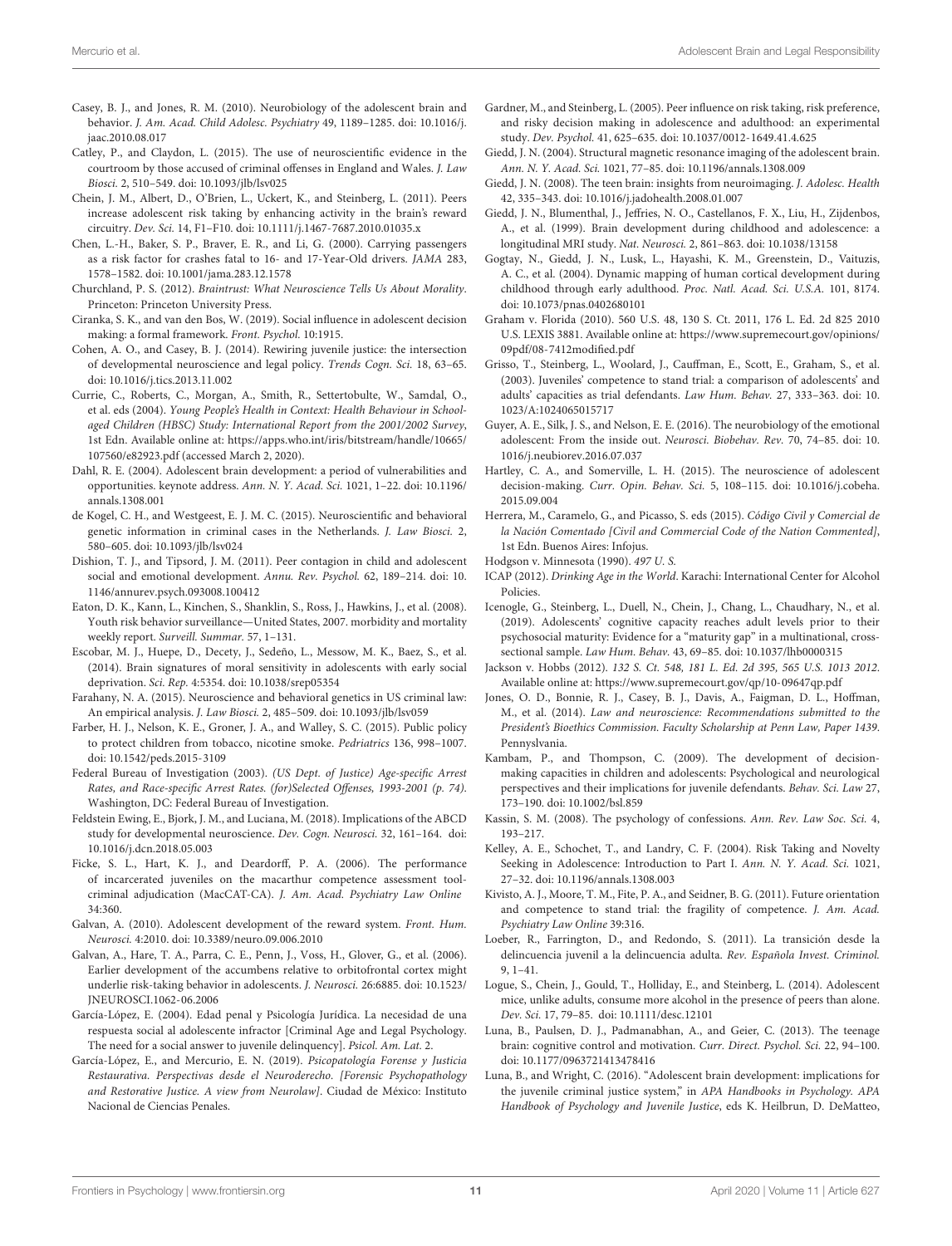and N. E. S. Goldstein (American Psychological Association), 91–116. [doi:](https://doi.org/10.1037/14643-005) [10.1037/14643-005](https://doi.org/10.1037/14643-005)

- <span id="page-11-19"></span>McKewen, M., Skippen, P., Cooper, P. S., Wong, A. S. W., Michie, P. T., Lenroot, R., et al. (2019). Does cognitive control ability mediate the relationship between reward-related mechanisms, impulsivity, and maladaptive outcomes in adolescence and young adulthood? Cogn. Affect. Behav. Neurosci. 19, 653–676. [doi: 10.3758/s13415-019-00722-2](https://doi.org/10.3758/s13415-019-00722-2)
- <span id="page-11-3"></span>Mercurio, E. N. (2012). Cerebro y Adolescencia: Implicancias Jurídico-Penales [Brain and Adolescence: Criminal Legal Implication], 1st Edn. Buenos Aires: Ad-Hoc.
- <span id="page-11-37"></span>Mercurio, E. N. (2014). Influencia de los Avances en Neurociencia en las Decisiones Judiciales en el Derecho Penal Juvenil [Influence of advances in neurosciences in judicial decisions in juvenile criminal law]. In Informes en derecho: Vol. 14. Informes en Derecho. Estudios de Derecho Penal Juvenil V [Reports in law: Vol. 14. Reports in Law. Studies of Juvenile Criminal Law V]. Santiago de Chile: Defensoría Penal Pública [Public Criminal Advocacy].
- <span id="page-11-40"></span>Mercurio, E. N., García-López, E., and Morales Quintero, L. A. (2018). Psicopatología forense y Neurociencias: Aportaciones al Sistema de Justicia para Adolescentes [Forensic Psychopathology and Neuroscience: Contributions to the Justice System for Adolescents]. Bol. Mexicano Derecho Comparado 1, 931–971.
- <span id="page-11-6"></span>Miller v. Alabama (2012). 132 S. Ct. 2455, 567 U.S. 460, 183 L. Ed. 2d 407 2012. Available online at: [https://www.supremecourt.gov/opinions/11pdf/10-](https://www.supremecourt.gov/opinions/11pdf/10-9646g2i8.pdf) [9646g2i8.pdf](https://www.supremecourt.gov/opinions/11pdf/10-9646g2i8.pdf)
- <span id="page-11-32"></span>Ministry of Justice and Human Rights Argentina (2014). Código Civil y Comercial de la Nación. Buenos Aires: Ministry of Justice and Human Rights Argentina.
- <span id="page-11-31"></span>Organization of American States [OAS] (1969). American Convention on Human Rights, "Pact of San Jose". Costa Rica: OAS.
- <span id="page-11-9"></span>Østby, Y., Tamnes, C. K., Fjell, A. M., Westlye, L. T., Due-Tønnessen, P., and Walhovd, K. B. (2009). Heterogeneity in subcortical brain development: a structural magnetic resonance imaging study of brain maturation from 8 to 30 Years. J. Neurosci. 29:11772. [doi: 10.1523/JNEUROSCI.1242-09.2009](https://doi.org/10.1523/JNEUROSCI.1242-09.2009)
- <span id="page-11-18"></span>Palminteri, S., Kilford, E. J., Coricelli, G., and Blakemore, S. J. (2016). The computational development of reinforcement learning during adolescence. PLoS Comput. Biol. 12:e1004953. [doi: 10.1371/journal.pcbi.1004953](https://doi.org/10.1371/journal.pcbi.1004953)
- <span id="page-11-7"></span>Pascual Urzúa, J. R. (2014). "Evolución filogenética y desarrollo ontogenético de las funciones cognitivas [Phylogenetic evolution and ontogenetic development of cognitive functions]," in Neurociencia cognitiva [Cognitive neuroscience], ed. D. Redolar Ripoll (Madrid: Editorial Médica Panamericana), 201–230.
- <span id="page-11-36"></span>Paulsen, D., Platt, M., Huettel, S., and Brannon, E. (2011). Decision-making under risk in children, adolescents, and young adults. Front. Psychol. 2:72. [doi: 10.](https://doi.org/10.3389/fpsyg.2011.00072) [3389/fpsyg.2011.00072](https://doi.org/10.3389/fpsyg.2011.00072)
- <span id="page-11-8"></span>Petanjek, Z., Judaš, M., Šimic, G., Rašin, M. R., Uylings, H. B. M., Rakic, P., et al. (2011). Extraordinary neoteny of synaptic spines in the human prefrontal cortex. Proc. Natl. Acad. Sci. U.S.A. 108, 13281–13286. [doi: 10.1073/pnas.](https://doi.org/10.1073/pnas.1105108108) [1105108108](https://doi.org/10.1073/pnas.1105108108)
- <span id="page-11-12"></span>Pfeifer, J. H., Masten, C. L., Moore, W. E. III, Oswald, T. M., Mazziotta, J. C., Iacoboni, M., et al. (2011). Entering adolescence: resistance to peer influence, risky behavior, and neural changes in emotion reactivity. Neuron 69, 1029–1036. [doi: 10.1016/j.neuron.2011.02.019](https://doi.org/10.1016/j.neuron.2011.02.019)
- <span id="page-11-38"></span>Piquero, A. R., Farrington, D. P., and Blumstein, A. (2003). The criminal career paradigm. Crime Justice 30, 359–506. [doi: 10.1086/652234](https://doi.org/10.1086/652234)
- <span id="page-11-30"></span>Poon, K. (2018). Hot and cool executive functions in adolescence: development and contributions to important developmental outcomes. Front. Psychol. 8:2311. [doi: 10.3389/fpsyg.2017.02311](https://doi.org/10.3389/fpsyg.2017.02311)
- <span id="page-11-20"></span>Prinstein, M. J., Brechwald, W. A., and Cohen, G. L. (2011). Susceptibility to peer influence: Using a performance-based measure to identify adolescent males at heightened risk for deviant peer socialization. Dev. Psychol. 47:1167. [doi:](https://doi.org/10.1037/a0023274) [10.1037/a0023274](https://doi.org/10.1037/a0023274)
- <span id="page-11-16"></span>Quinn, P. D., and Harden, K. P. (2013). Differential changes in impulsivity and sensation seeking and the escalation of substance use from adolescence to early adulthood. Dev. Psychopathol. 25, 223–239. [doi: 10.1017/s0954579412000284](https://doi.org/10.1017/s0954579412000284)
- <span id="page-11-39"></span>Reyna, V. F., and Farley, F. (2006). Risk and rationality in adolescent decision making: implications for theory, practice, and public policy. Psychol. Sci. Public Interest 7, 1–44. [doi: 10.1111/j.1529-1006.2006.00026.x](https://doi.org/10.1111/j.1529-1006.2006.00026.x)
- <span id="page-11-5"></span>Roper v. Simmons (2005). 543 U. S. Available online at: [https://www.supremecourt.](https://www.supremecourt.gov/opinions/04pdf/03-633.pdf) [gov/opinions/04pdf/03-633.pdf](https://www.supremecourt.gov/opinions/04pdf/03-633.pdf)
- <span id="page-11-33"></span>Sedletzki, V. (2016). Minimum Ages and the Realization of Adolescents' Rights. Revision of the Situation in Latin America and the Caribbean. New York, NY: UNICEF, 53–56.
- <span id="page-11-17"></span>Shulman, E. P., Harden, K. P., Chein, J. M., and Steinberg, L. (2014). The development of impulse control and sensation-seeking in adolescence: independent or interdependent processes? J. Res. Adolesc. 26, 37–44. [doi: 10.](https://doi.org/10.1111/jora.12181) [1111/jora.12181](https://doi.org/10.1111/jora.12181)
- <span id="page-11-21"></span>Smith, A. R., Chein, J., and Steinberg, L. (2014). Peers increase adolescent risk taking even when the probabilities of negative outcomes are known. Dev. Psychol. 50, 1564–1568. [doi: 10.1037/a0035696](https://doi.org/10.1037/a0035696)
- <span id="page-11-23"></span>Smith, A. R., Rosenbaum, G. M., Botdorf, M. A., Steinberg, L., and Chein, J. M. (2018). Peers influence adolescent reward processing, but not response inhibition. Cogn. Affect. Behav. Neurosci. 18, 284–295. [doi: 10.3758/s13415-](https://doi.org/10.3758/s13415-018-0569-5) [018-0569-5](https://doi.org/10.3758/s13415-018-0569-5)
- <span id="page-11-22"></span>Somerville, L. H., Hare, T., and Casey, B. J. (2011). Frontostriatal maturation predicts cognitive control failure to appetitive cues in adolescents. J. Cogn. Neurosci. 23, 2123–2134. [doi: 10.1162/jocn.2010.21572](https://doi.org/10.1162/jocn.2010.21572)
- <span id="page-11-28"></span>Sowell, E. R., Thompson, P. M., Leonard, C. M., Welcome, S. E., Kan, E., and Toga, A. W. (2004). Longitudinal mapping of cortical thickness and brain growth in normal children. J. Neurosci. 24, 8223–8231. [doi: 10.1523/JNEUROSCI.1798-](https://doi.org/10.1523/JNEUROSCI.1798-04.2004) [04.2004](https://doi.org/10.1523/JNEUROSCI.1798-04.2004)
- <span id="page-11-24"></span>Spear, L. P. (2000). The adolescent brain and age-related behavioral manifestations. Neurosci. Biobehav. Rev. 24, 417–463. [doi: 10.1016/S0149-7634\(00\)00014-2](https://doi.org/10.1016/S0149-7634(00)00014-2)
- <span id="page-11-27"></span>Spear, L. P. (2013). Adolescent neurodevelopment. J. Adolesc. Health 52(2 Suppl. 2), S7–S13. [doi: 10.1016/j.jadohealth.2012.05.006](https://doi.org/10.1016/j.jadohealth.2012.05.006)
- <span id="page-11-11"></span>Steinberg, L. (2004). Risk taking in adolescence: what changes, and why? Ann. N. Y. Acad. Sci. 1021, 51–58. [doi: 10.1196/annals.1308.005](https://doi.org/10.1196/annals.1308.005)
- <span id="page-11-13"></span>Steinberg, L. (2008). A social neuroscience perspective on adolescent risk-taking. Dev. Rev. 28, 78–106. [doi: 10.1016/j.dr.2007.08.002](https://doi.org/10.1016/j.dr.2007.08.002)
- <span id="page-11-34"></span>Steinberg, L. (2009). Adolescent development and juvenile justice. Ann. Rev. Clin. Psychol. 5, 459–485. [doi: 10.1146/annurev.clinpsy.032408.153603](https://doi.org/10.1146/annurev.clinpsy.032408.153603)
- <span id="page-11-4"></span>Steinberg, L. (2013). The influence of neuroscience on US Supreme Court decisions about adolescents' criminal culpability. Nat. Rev. Neurosci. 14, 513–518. [doi:](https://doi.org/10.1038/nrn3509) [10.1038/nrn3509](https://doi.org/10.1038/nrn3509)
- <span id="page-11-14"></span>Steinberg, L., Cauffman, E., Woolard, J., Graham, S., and Banich, M. (2009a). Are adolescents less mature than adults?: Minors' access to abortion, the juvenile death penalty, and the alleged APA "flip-flop.". Am. Psychol. 64, 583–594. [doi:](https://doi.org/10.1037/a0014763) [10.1037/a0014763](https://doi.org/10.1037/a0014763)
- <span id="page-11-15"></span>Steinberg, L., Graham, S., O'Brien, L., Woolard, J., Cauffman, E., and Banich, M. (2009b). Age differences in future orientation and delay discounting. Child Dev. 80, 28–44. [doi: 10.1111/j.1467-8624.200801244.x](https://doi.org/10.1111/j.1467-8624.200801244.x)
- <span id="page-11-35"></span>Steinberg, L., and Monahan, K. C. (2007). Age differences in resistance to peer influence. Dev. Psychol. 43, 1531–1543. [doi: 10.1037/0012-1649.43.6.](https://doi.org/10.1037/0012-1649.43.6.1531) [1531](https://doi.org/10.1037/0012-1649.43.6.1531)
- <span id="page-11-10"></span>Tamnes, C. K., Østby, Y., Fjell, A. M., Westlye, L. T., Due-Tønnessen, P., and Walhovd, K. B. (2010). Brain maturation in adolescence and young adulthood: regional age-related changes in cortical thickness and white matter volume and microstructure. Cereb. Cortex 20, 534–548. [doi: 10.1093/cercor/bhp118](https://doi.org/10.1093/cercor/bhp118)
- <span id="page-11-29"></span>Toga, A. W., Thompson, P. M., and Sowell, E. R. (2006). Mapping brain maturation. Trends Neurosci. 29, 148–159. [doi: 10.1016/j.tins.2006.01.007](https://doi.org/10.1016/j.tins.2006.01.007)
- <span id="page-11-26"></span>Trezza, V., Campolongo, P., and Vanderschuren, L. J. (2011). Evaluating the rewarding nature of social interactions in laboratory animals. Dev. Cogn. Neurosci. 1, 444–458. [doi: 10.1016/j.dcn.2011.05.007](https://doi.org/10.1016/j.dcn.2011.05.007)
- <span id="page-11-25"></span>Trucco, E. M., Colder, C. R., and Wieczorek, W. F. (2011). Vulnerability to peer influence: a moderated mediation study of early adolescent alcohol use initiation. Addict. Behav. 36, 729–736. [doi: 10.1016/j.addbeh.2011.02.008](https://doi.org/10.1016/j.addbeh.2011.02.008)
- <span id="page-11-0"></span>United Nations Committe on the Rights of the Child [CRC] (2016). General Comment No. 20 (2016) on the Implementation of the Rights of the Child During Adolescence, 6 December 2016, CRC/C/GC/20. Available online at: [https://www.](https://www.refworld.org/docid/589dad3d4.html) [refworld.org/docid/589dad3d4.html](https://www.refworld.org/docid/589dad3d4.html) (accessed March 2, 2020)
- <span id="page-11-2"></span>UNICEF (2014). Aportes Para la Cobertura Periodística Sobre la Rebaja de la edad de Imputabilidad [Contributions for Journalistic Coverage on the Reduction of the Minimum Age of Criminal Responsibility]. New York, NY: UNICEF Montevideo.
- <span id="page-11-1"></span>UNICEF (2017). Para Cada Adolescente Una Oportunidad. Posicionamiento sobre Adolescencia [An Opportunity for every Teenager. Positioning on Adolescence]. Argentina: UNICEF.